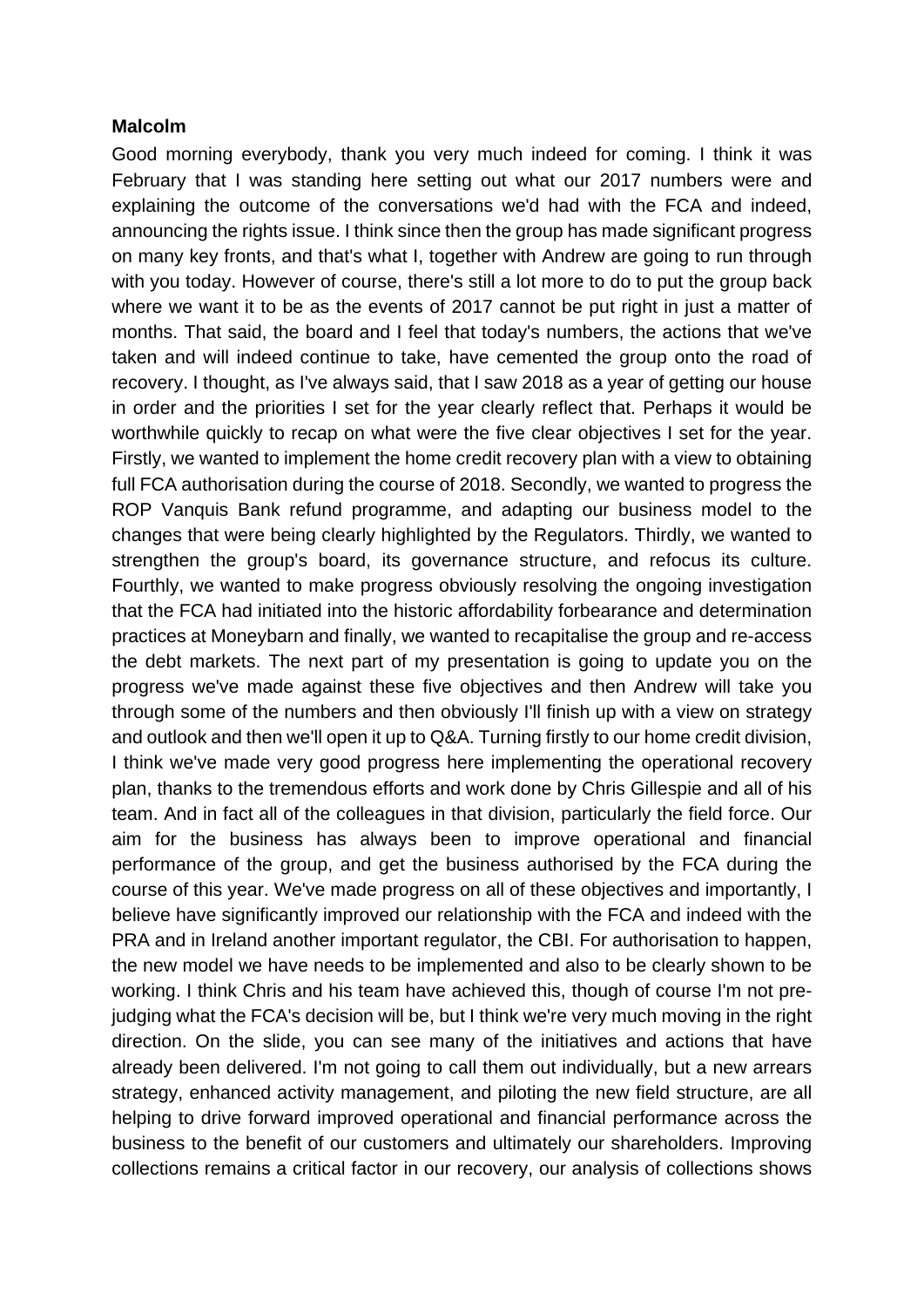us that the shortfall in quarter two is primarily down to customers who were live during the poorly executed model migration last summer. We refer to these people as being on the back book. Interestingly, customers who took credit from us in the fourth quarter 2017 onwards, who we call the front book, are in fact showing collections performance at normal historic levels, indicating to me that the changes we are making to our model are clearly beginning to work. Therefore as we rolled out the new field structure with enhanced controls and processes, I believe we'll begin to address the shortfall in collections in this specific group of back book customers. Next, turning to Vanquis, who delivered an IFRS 9 adjusted profit before tax of £97.2 million, that's up 6.1 percent on the equivalent period last year. I think we've had a good performance from the bank, especially when you consider that this has been achieved alongside the huge operational exercise involved in working through the ROP refund. In February, as we know, the Vanquis Bank agreed to refund ROP to 1.2 million customers. This type of exercise on this scale, has never been done before in the United Kingdom, so the systems and capabilities had to be built from scratch, and the pilot was run in June. It was successful and so far around 200,000 customers have been put into the programme. I should point out here that since we announced the ROP settlement, there's been no material change in the level of complaints that we have received. As you can see, what looks simple on paper requires a lot of hard work and effort for it to be executed successfully. This is a critical and key project, as well as running the bank it's been driven by Chris Sweeney, and his team, and I'd like to thank all of them for their hard work and effort putting this effort on course, and of course it's going to continue for the rest of the year. Vanquis Bank, in line with its own customer agenda and regulatory initiatives from the FCA, has also enhanced the affordability assessments and introduced an increase in minimum payments and will shortly roll out a new higher recommended payment option. Recommended payment has not been done before in the UK but clearly shows our customers and the Regulator that we're putting our customers first, and delivering a better outcome for them. In our view, working with the regulatory direction of travel can only enhance the long term prospects for the group. As you will see, today we've announced a new chairman, Patrick Snowball, and three new non executive directors. They're all joining the board, non executive directors, with effect from today and Patrick in September. Angela Knight, Libby Chambers and Paul Hewitt will be chairing the audit risk and a new customer ethics committee that we've put in place and I think all four of these new members are excellent appointments.

They will add to the board's financial services experience, their consumer finance expertise, regulatory and non-executive director skillset. So, on behalf of the board, I'd like to welcome them. I look forward to working with them as I and the team drive the group forward to further recovery. The governance of the group and its leadership team has also been strengthened by setting up the new group executive committee in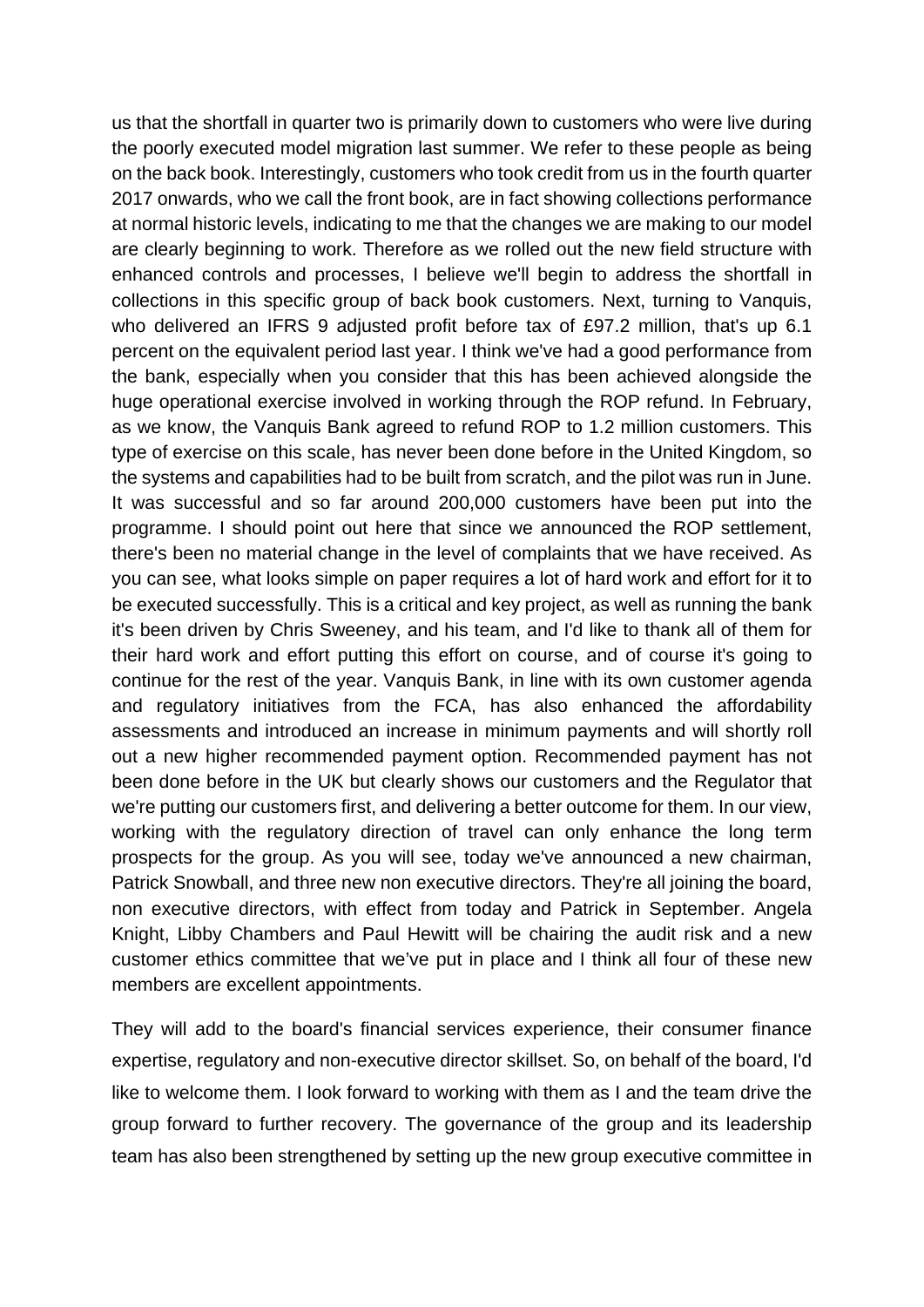2018, that makes decision for and across the group. We also have made appointments as you know of an interim CRO, Chief IT Officer and recently a new Head of Internal Audit, and a new Group HR Director all of whom will help me drive through the change that's necessary at the group. Significant activity is also underway to help realign the group's culture, focusing on our customers and our social purpose and getting people generally access to credit. The new customer culture and ethics committee is part of this new initiative, and the new behaviours and attitudes being driven through and embedded will improve the business across the board. Moneybarn in the first half delivered an IFRS 9 adjusted profit before tax of £10.6 million, up 2.9 percent on the previous half year. Sales volumes are up by 16 percent, notwithstanding the tighter credit standards, and I think the team under Shamus have worked with the FCA over the last six months in progressing the investigation into the historical affordability, forbearance and terminal option issues, and I think good progress is being made in this regard. We still expect the investigation to run for up to a further 18 months. We are working as quickly as we can, but we remain very confident that the estimated cost that we announced back with our preliminary announcement of our results of £20 million remains comfortably within the scope of the investigation. So for Moneybarn in the first half, we've seen profit up, sales up, progress being made on the FCA investigation. A good first half and I'd like to thank Shamus and the team for all of their hard work. The last objective to us to recapitalise the group and to re-access the debt markets, this objective has been completed, but only due to the support of our shareholders and bond holders. As you know, we completed the rights issue and raised a net £300 million, but we've also issued a £250 million five year fixed bond carrying a semi-annual coupon of seven percent - lower than the bond it redeemed. We redeemed the old bond through a tender, 89 percent of our existing bonds tendered into that and this was done in the first half of the year after the rights issue, and I'd like to thank Andrew and his team who led that effort. So these actions have left the group CET 1 ratio at 30th of June at around 30 percent, that compares with a fully loaded capital requirement of 25.5 percent, and this level at 30 percent is consistent with the board's risk appetite levels. So, thank you for listening to this update on the progress I think we've made against our key objectives. I'll now hand over to Andrew who will get into a little detail on the numbers, then I'll come back and wrap up on strategy and take some questions. Thanks.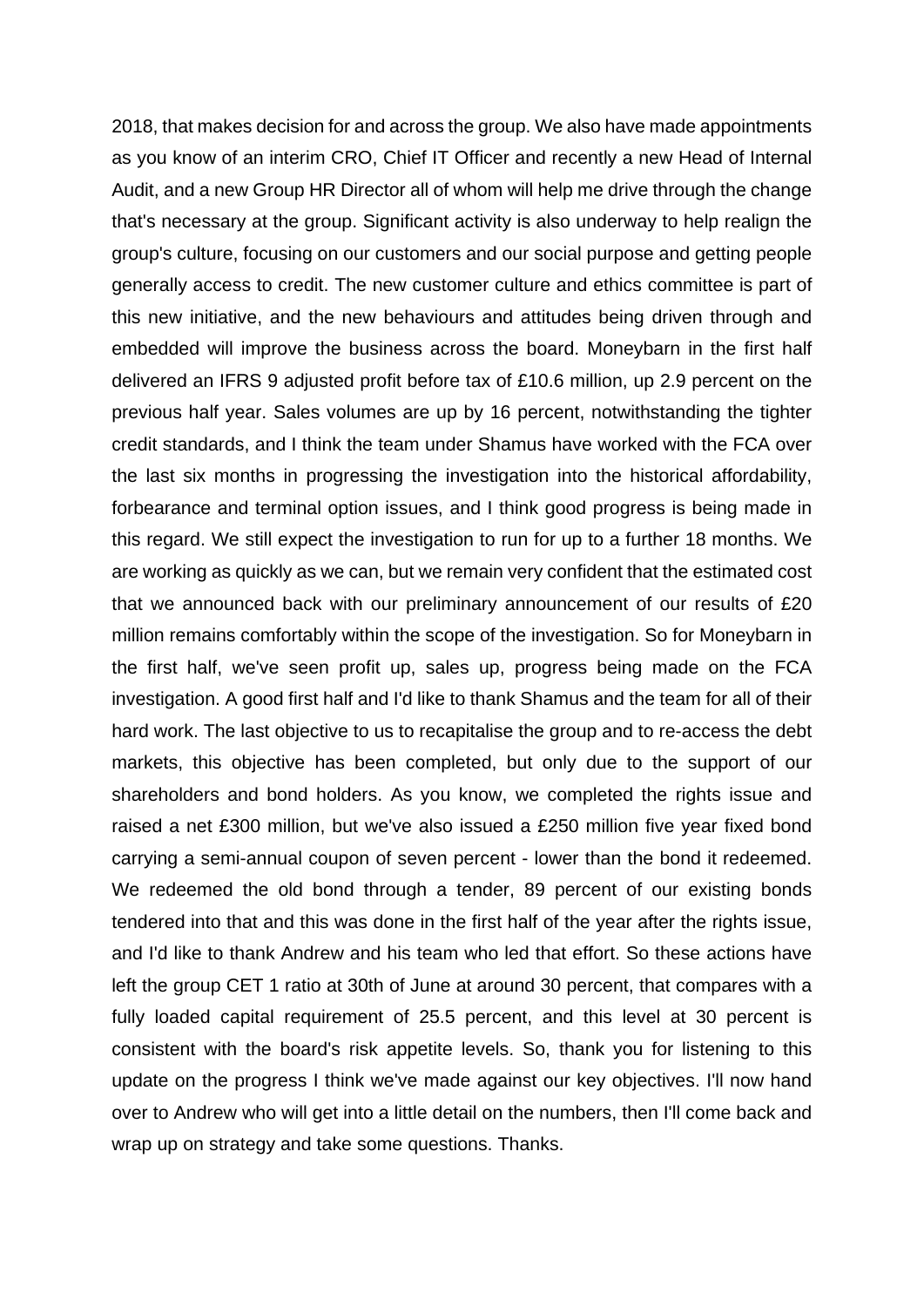#### **Andrew**

Good morning everybody. Thank you Malcolm. As you know, 2018 represents the first set of results under IFRS 9, following adoption on the 1st January. So here's a brief recap of what it means for us. IFRS 9 significantly changes the recognition of impairment on customer issues by introducing an expected loss model. Under this approach impairment provisions are recognised on inception of a loan, based on the probability of default, and the loss given default. This approach differs from the current incurred loss model under IAS 39 where impairment provisions are only reflected when there's an objective evidence of a credit affecting event, which is typically a missed payment. The result is that impairment under IFRS 9 is recognised earlier. This has resulted in a one-off adjustment to receivables and reserves on adoption, and delays the recognition of profits, having a more significant impact on growing businesses, like Vanquis Bank and Moneybarn. We've now finalised IFRS 9 accounting methodology in each of the divisions which has resulted in only modest changes to the provisional figures we provided with the year end results. Whilst we've made an opening balance sheet adjustment at 1 January to restate for IFRS 9, we have not restated our statutory comparatives and this is because IFRS does not permit full restatement on a like-forlike basis. We have however provided unaudited proforma 2017 income statements,

and balance sheet comparatives on a full IFRS 9 basis, and that is what I am presenting here today. The shape of those numbers is that Vanquis Bank and Moneybarn's 2017 profits under IFRS 9 are lower than under IAS 39, due to the strong growth in both businesses during that year and CCD's loss is modestly lower due to the shrinkage in home credit business following the operational disruption. We've included a full comparison of the IFRS 9 and IAS 39 numbers for the 2017 half year and full year for the group and each of the businesses as an appendix to this presentation. It is of course important to note that IFRS only changes the timing of profits made on a loan. It does not change the cash flows or the economics of a loan. The calculation of the group's bank covenants are unaffected by IFRS 9 as they're based on accounting standards that were effectively frozen at the time the covenants were set. As regards to regulatory capital, there are transitional arrangements with the impact of IFRS 9 being phased in over a five year period and I'll return to this later. Here's a summary of the group's first half results with the 2017 comparatives on a full IFRS 9 basis to aid comparison. The group has reported profit before tax as £75 million which shows year on year reduction of 24 percent. This is broadly in line with our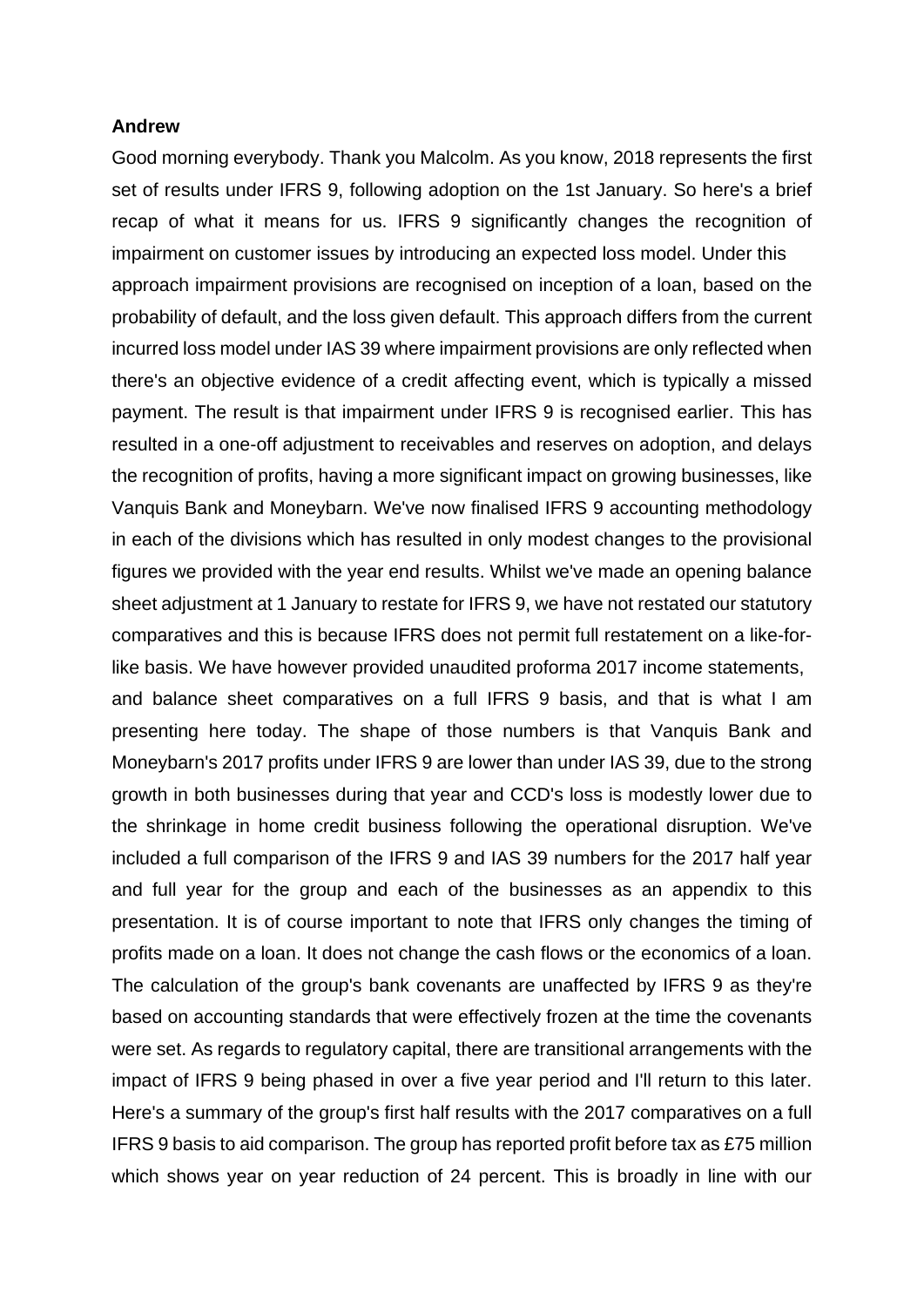internal plans, and the reduction is wholly attributable of course to the losses in CCD as the business continues to recover. Both Vanquis Bank and Moneybarn have reported an increase in profits. First half central costs have increased by nearly £2 million as greater group oversight across risk, IT, HR and regulation is established in the manner Malcolm described. As a result, central costs for the full year will reflect an uplift of some £5 million in expenditure associated with providing this oversight and are likely to total some £23 million for the full year. Adjusted EPS in the first half was reduced by 36 percent which exceeds the reduction in profits due to the impact of the rights issue in April. Within the EPS calculation, the weighted average number of shares in the period prior to the rights issue have been adjusted to take account of the bonus element of the rights issue, using a factor of 1.367. The group's annualised ROA to June was 5.3 percent. This annualised measure still reflects the significant home credit losses incurred in the second half of last year that will drop out of the calculation at the full year of course. Vanquis Bank and Moneybarn are delivering returns in excess of ten percent, and for the group as a whole, to do so requires CCD to return to an acceptable level of profitability. The results set out here are stated before the recurring charge of £3.7 million in respect of the amortisation of Moneybarn intangibles recognised on the acquisition of that business. In addition, they are stated before exceptional costs of £36.6 million. This includes £18.1 million in respect of the home credit recovery plan, and £18.5 million in respect of the premium of eight percent attached to the redemption of the 2019 senior bonds. The home credit exceptional costs comprise £11 million of IT asset write offs, following the decision to now permanently decommission the majority of the software built to support routing and scheduling and CRM, £4 million in respect of redundancies following the downsizing of the central support functions in the first quarter and £3 million in respect of ongoing consultancy, supporting the delivery of the recovery plan. Turning now to the businesses, Vanquis Bank delivered a 6.1 percent increase in adjusted profit before tax of £97.2 million. That is in line with its internal plan. The increase in profits reflects the beneficial profit effect under IFRS 9 of lower new account bookings which together with tight cost control, have more than compensated for the expected moderation in the risk adjusted margin. New customer bookings of 187,000 were in line with management's plans, and 47,000 lower than the very strong first half of last year. The year on year reduction reflects the timing of marketing spend, the impact of the tightening of underwriting during the third quarter of last year that curtailed booking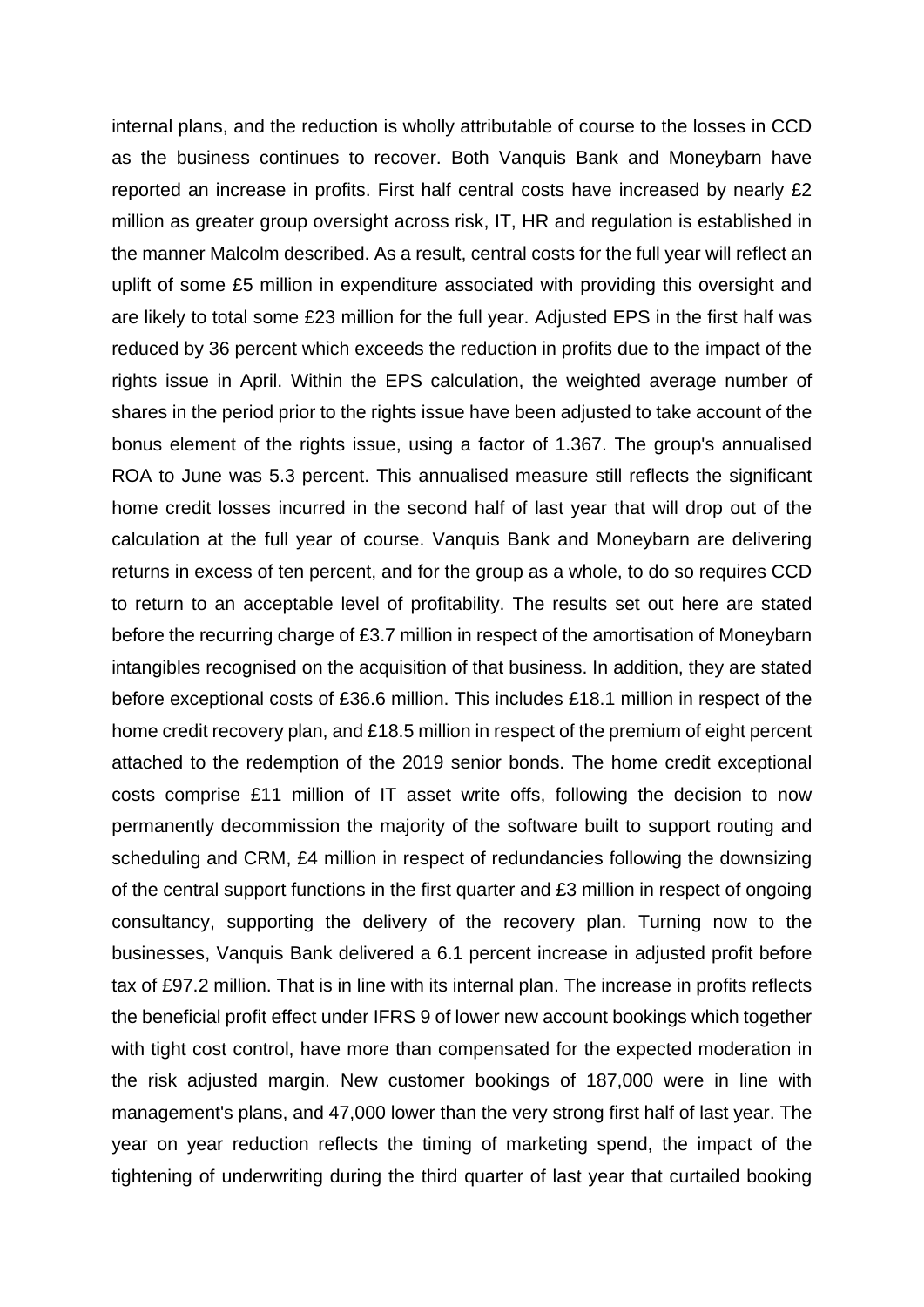volume is by round about ten percent, and the cessation of the Argos contract at the start of 2018, that contributed something like 17,000 new accounts in the first half of 2017. That said, bookings through the second quarter showed strong momentum. A number of factors are at play here, including a major scorecard upgrade, the utilisation of richer data, which is benefiting in particular the booking of thin file customers. A very effective refresh of the direct mail packs, and the new TV advertising campaign launched in May. As a result, second quarter bookings of 100,000 were only 12,000 lower than the second quarter of last year, with most of that down to Argos. The growth in new customer numbers, together with the credit line increase programme to good quality established customers has delivered year on year customer growth of 7.2 percent, an average receivables growth of 12.5 percent. Those strong bookings in the first half of 2017 were of particular benefit to the CLI programme. Vanquis continues to adopt a low and grow approach to extending credit with returns underpinned by average credit line utilisation of 65 percent, which delivers a strong stream of revenue whilst maintaining a relatively low level of contingent risk from undrawn credit lines. Malcolm described the Vanquis Bank as being adapting to a number of regulatory changes during the first half. The FCA's policy rule on persistent debt says a customer mustn't repay as much in principal as they would in interest and fees over an 18 month period and affects around 15 percent or so of the Vanquis customer base. In response, Vanquis has increased minimum contractual payments and is in the process of rolling out recommended payments, and other communication strategies across the whole of its customer base. It is the combination of these measures that is designed to keep customers out of persistent debt. The business has also been working on enhanced affordability assessments in response to the FCA's proposed rules and guidance on creditworthiness. The impact on growth of these changes will be felt over the next 12 months or so, as their impact becomes fully embedded in the receivables book. This is already included within our guidance of relatively modest receivables growth for 2018. Revenue growth of four percent was behind the 12.5 percent increase in average receivables due to the moderation in the annualised revenue yield from 48.8 percent in June 17 to 45 percent at June 18. This is down to two factors. Firstly there's been a further decline in the penetration of ROP within the customer base following the voluntary suspension of sales in April 2016. This has resulted in a year on year reduction in ROP income of approximately £7 million. Secondly, there's been some further moderation in the interest yield from the continued expansion of the product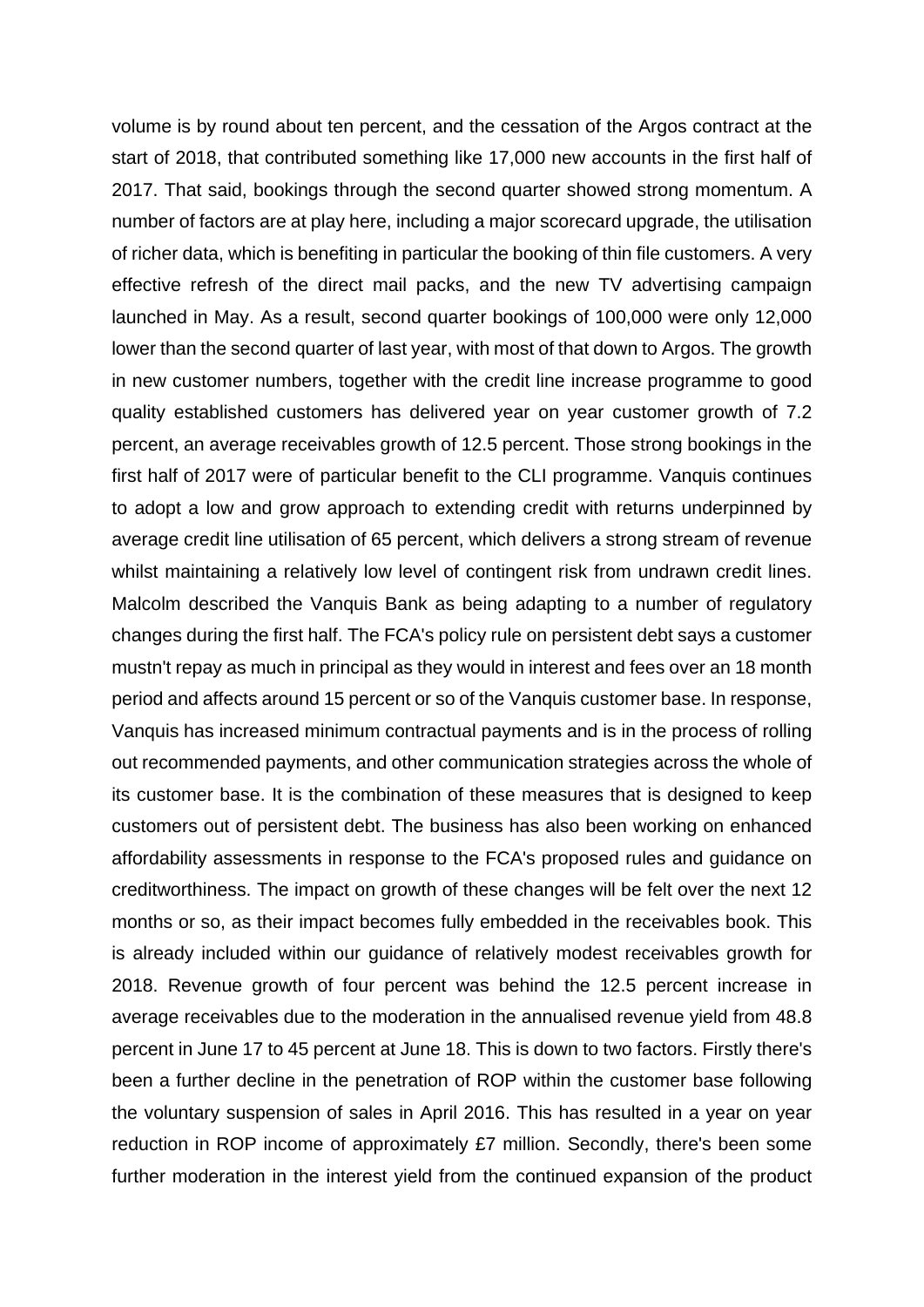offering into the near prime segment of the market, through the Chrome branded card. Delinquency and arrears trends through the first half have remained consistent with the first half of last year, and have benefited from the timing of underwriting in the third quarter of 2017 as well as the modest shift in receivables mix towards a Chrome nearer-prime product. The annualised impairment rate to June 18 of 15.7 percent of average receivables has improved from 17.1 percent in June 17. However, we should be clear that this reflects the benefit of a 20 percent year on year reduction in new customer bookings under IFRS 9, as opposed to any change in credit quality. The annualised risk adjusted margin is moderated from 31.7 percent to June 17 to 29.3 percent at June 18. The 2.4 percent reduction reflects the 3.8 percent reduction in the revenue yield, partly offset by the 1.4 percent reduction in the impairment rates, both of which I've just gone through. Costs: the Vanquis cost line has shown only modest year on year growth, 0.3 percent, and there are two main influences here. The first is that the level of investment spend on business development which includes building out our digital capability and loans, was unchanged on the first half of 2017. You might recall that we stepped up the investment in these areas by £12 million in 2017 so that is now embedded in the cost base, and benefits are beginning to be realised, with the Vanquis app now having round about 750,000 registered users, and the group wide Provident Knowledge Universe customer database now being rolled out. The second influence affecting the cost line was that 20 percent reduction in new customer bookings, and this resulted in a year on year reduction in acquisition costs of approximately £5 million. Interest costs benefits from a reduction in Vanquis Bank's blended funding rate after taking into account the cost of holding an increased liquid asset buffer from 3.7 percent in the first half of 17, to 3.5 percent in the first half of 18. This is due to a lower average interest rate on retail deposits and a higher proportion of the book being funded through retail deposits. The intercompany loan with PFG now stands at only £55 million compared with £173 million at June 17. Vanquis Bank's annualised ROA has reduced by 100 basis points to 11.2 percent which reflects the moderation in the risk adjusted margin partly offset by the cost benefits that I've just talked you through. So now onto CCD: CCD has reported a loss before tax of £23.2 million for the first half as the business continues to implement the recovery plan. This follows the losses of over £100 million resulting from the disruption to the business in the second half of 2017. Here's an analysis of CCD's customer numbers over the past year, splitting out active customers from non-paying customers. Home credit active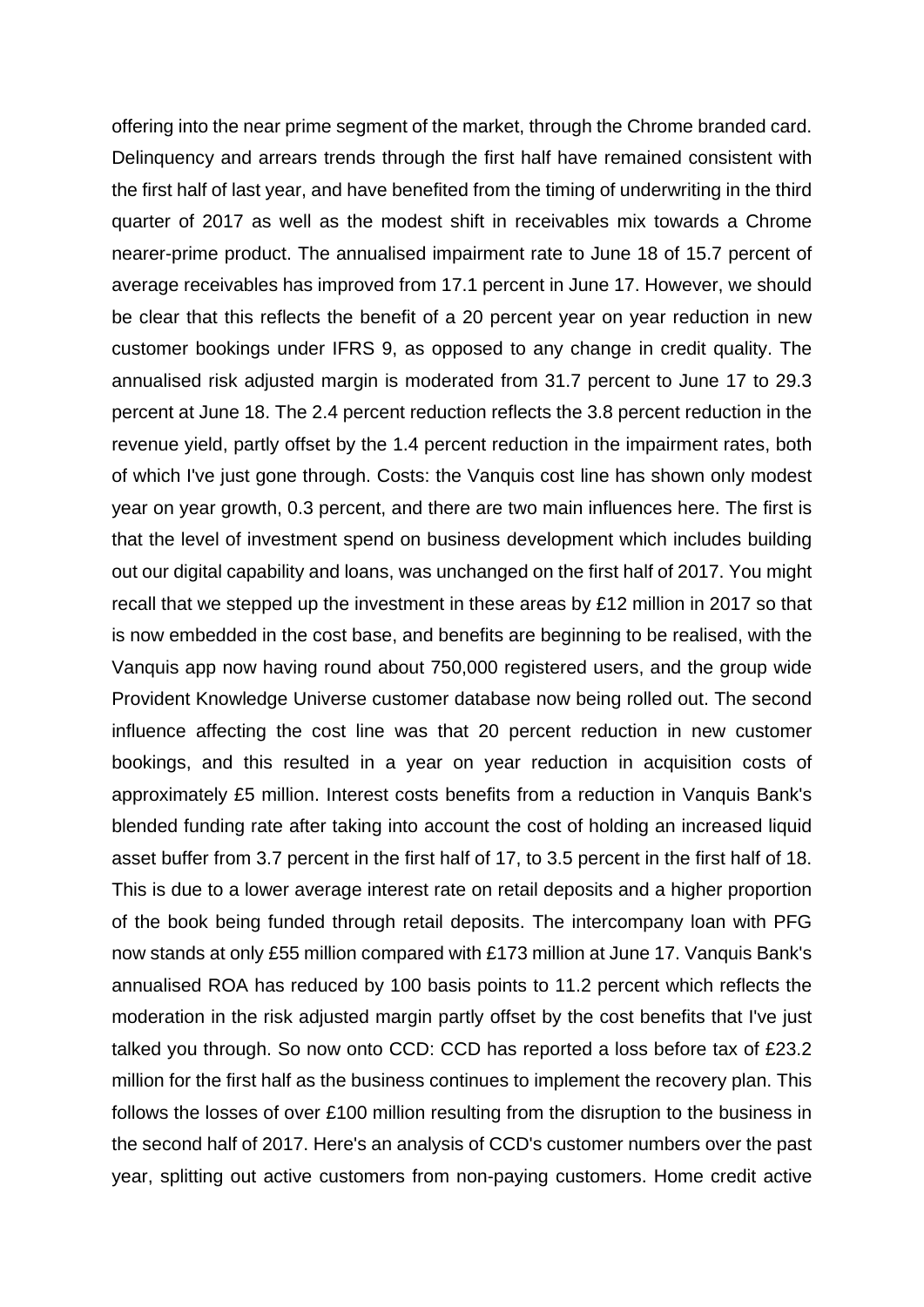customers of 464,000 at June, show a year on year reduction of 34 percent and there's been a significant increase as you can see in non-payers. Both starkly reflect the impact from the severe operational disruption following the migration to the new operating model in July 17. The reduction in home credit active customers from 527,000 at the start of the year to 464,000 at June is due to two factors, both of which have a broadly equal weighting. Firstly, there's the normal seasonal reduction following the peak trading period in the fourth quarter. Secondly, the business has continued to heavily prioritise collections activity over sales during the implementation of the recovery plan. Consequently, new customer recruitment in the first half of 2018 was approximately 50 percent lower than the same period in 2017. The non-paying customers represent those customers who ceased paying - by definition predominantly during the migration to the new operating model last year. These customers are either being retained in the field as the business attempts to reconnect with them, or otherwise within central collections. The business is currently investing in its central collections capability to better support the field organisation in its collections efforts, including utilising resource within Vanquis Bank. The Satsuma line is there and you can see Satsuma customer numbers have also shown strong yearon- year growth of 50 percent, despite further tightening of underwriting during the first quarter of 2018. This performance reflects continued improvements to the customer journey and development of product distribution. Home credit receivables are reduced by 38 percent to £260 million which is entirely consistent with the shrinkage in the active customer base. We expect home credit receivables to show only modest growth through the second half of the year. The positive effect of the seasonal peak in lending in the run up to Christmas is likely to be largely offset by the continued focus on improving collections performance, implementing the recovery plan and obtaining full FCA authorisation as opposed to sales. Satsuma's receivables show 77 percent year on growth to £31 million. This represents a combination of the 50 percent increase in customer numbers together with continued development of further lending to decent quality established customers. Further lending now represents around half of credit issued. If you work out the ratios here, you can see the ratio of revenue to average receivables is around about 58 percent. That ratio is little changed on the first half of 2017 and there have been no changes to product pricing. As a result, the reduction in revenue of 32 percent is in line with the contraction in average receivables. The 43 percent year on year reduction in impairment in the first half is greater than the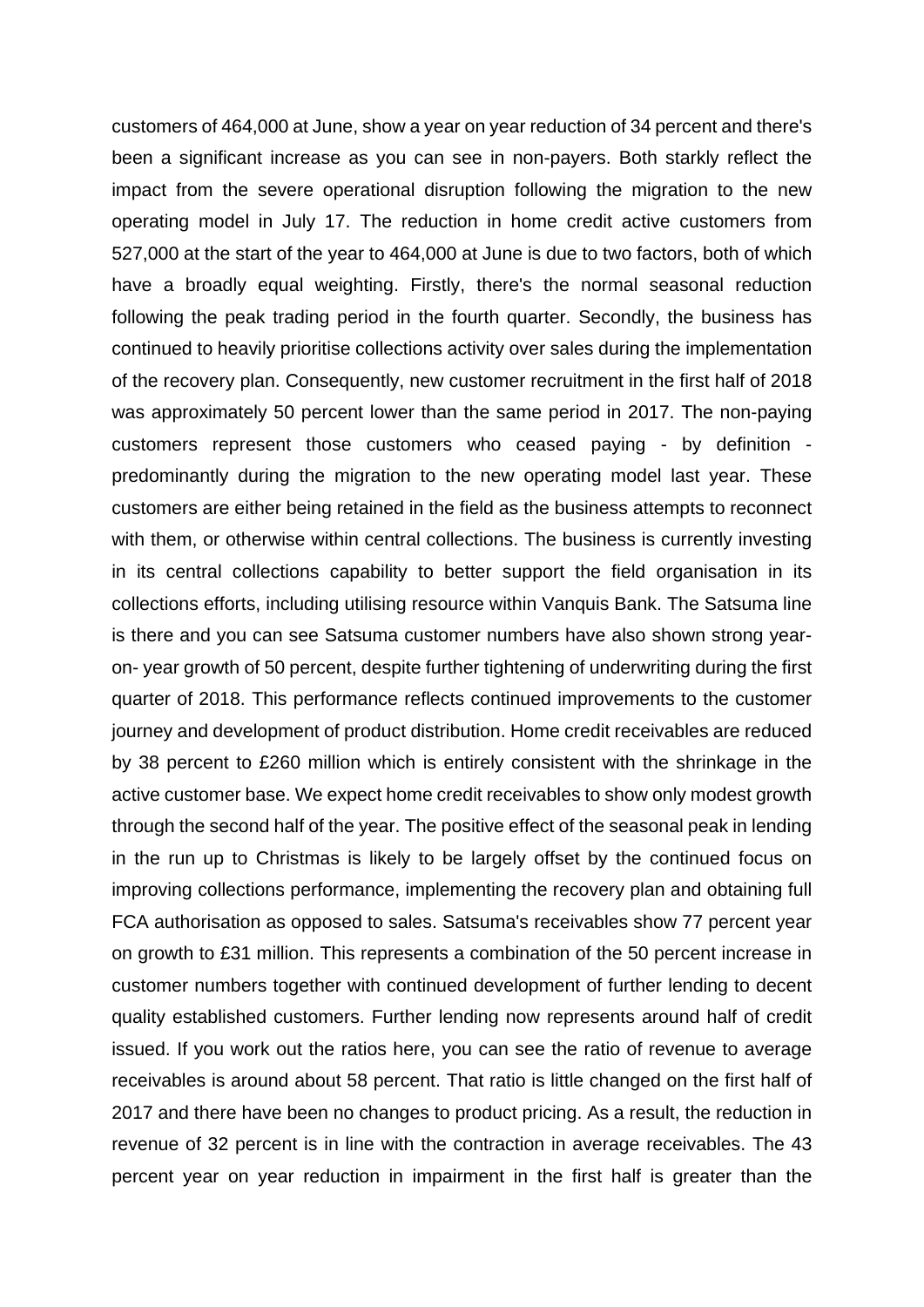reduction in revenue. This is wholly due to the benefit from the sharp reduction in the number of new home credit customers recruited in the first half of 18, and not collections performance as we'll now discuss. So despite continued developments of field operations and ongoing improvements in customer service, the progressive improvement in the shortfall in underlying collections against the historical norm, did not continue as planned during the second quarter of the year and here's the relevant analysis. This chart shows the underlying collections performance of home credit in 2018, 17 and 16. Underlying collections performance excludes customers with more than 12 consecutive misses. It also excludes the collection of the outstanding balance on an existing loan when a customer is re-served with a new loan. It is therefore a purer measure of the underlying cash collections performance being delivered by the field organisation, and in particular irons out the seasonal impact of the re-serving of customers through the fourth quarter of the year. The green line on the chart shows the underlying collection performance in 2016. We use this as the best proxy for a normalised level of collections performance and the home credit recovery plan calls for the business to return to this level of performance by spring 2019. Looking through the time line on this chart, you can see the underlying collections performance start to deteriorate as the business approached the cutover to the new model, followed by the sharp deterioration in July 17 following the cutover. At this point, underlying collections performance was some 30 percent below the normalised level. As many of you know, Chris Gillespie took control of the business in September last year and began to implement the recovery plan. The performance gap narrowed to 12 percent by December 17, and showed a further reduction to ten percent by last March. However, you can see that the gap has remained at around ten percent through the second quarter of this year, versus an internal plan that assumed that the gap would narrow further. It is very clear that the lack of improvement is dominated by the underperformance of collections from those customers who were live during the period of severe disruption during the migration to the new operating model. In particular, the business is seeing a higher proportion of customers paying less than the contractual rate, that has historically been the case, together with a lower than expected reconnection rate with non-paying customers. There are two important drivers of this, firstly today's CEMs, who are collecting from their customers, did not typically originate those loans. Remember that 90 percent of customers experienced a change of relationship as a result of the migration. So the customer relationship is not as strong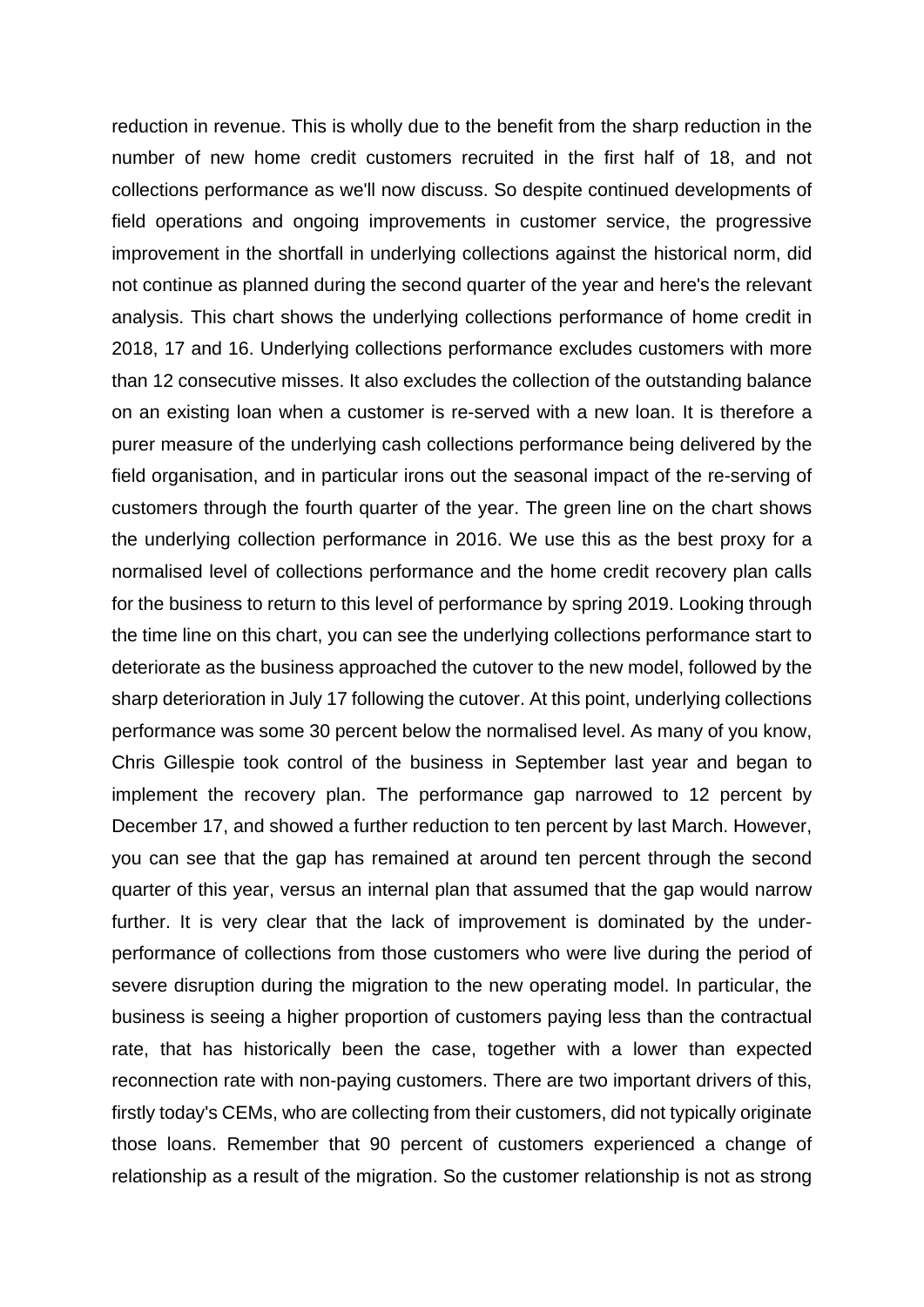as it has been historically, and the propensity of the customer to pay is lower. Secondly, the average experience and support for CEMs in dealing with arrears in customers not paying their contractual rate, has not been at historical standards. In contrast, and importantly, the collections performance of credit originated since the fourth quarter of 2017 by the existing CEMs is performing in line with historical levels and of course where the ownership of the customer relationship is much stronger. With this understanding, I hope you can see why the actions that Malcolm ran through should underpin improved performance, namely: rolling out the new field structure, better defined roles and responsibilities, improved spans of control, greater support for CEMs in dealing with arrears, further training and investment in central collections to assist the field organisation. There's no shortage of activity but right now, whilst the business is still working towards completion of the recovery plan shared with the FCA, performance management is heavily restricted. It focuses solely on managing activity as opposed to outcomes, and there is no performance related pay. Malcolm told you that discussions with the FCA are in progress, linked to authorisation about the introduction of an enhanced performance management system based on a balanced scorecard and some elements of variable performance related pay. These management tools are important to driving the necessary improvements in field performance. Moving on, as you know, we publish the annualised revenue yield and impairment rates as two key financial metrics. It is unfortunate that the implementation of IFRS 9 combined with the operational disruption in 2017 has resulted in a distortion in these metrics over the last 12 months. So let me explain that and then we can just move on. Under IFRS 9, revenue is recognised on the gross balance of a receivable unless a customer has defaulted. In which case, the revenue is recognised on the net balance after impairment provisions. However, IFRS 9 stipulates that accounts can only be reclassified for revenue recognition purposes in line with the group's external reporting periods which are the 30th June and the 31st of December. As a result, for the large number of accounts that defaulted in the third quarter of 2017, revenue continued to be recognised on the gross balance through to the 31st of December 17. That is what is prescribed. In contrast, impairment is assessed on a weekly basis which resulted in the net carrying value of average receivables reducing quickly through the second half of 2017 and when you combine these two factors, what you get is abnormally high annualised revenue yield of 116 percent at December 17, and 120 percent to June 18. This compares with a typical yield that you've been used to seeing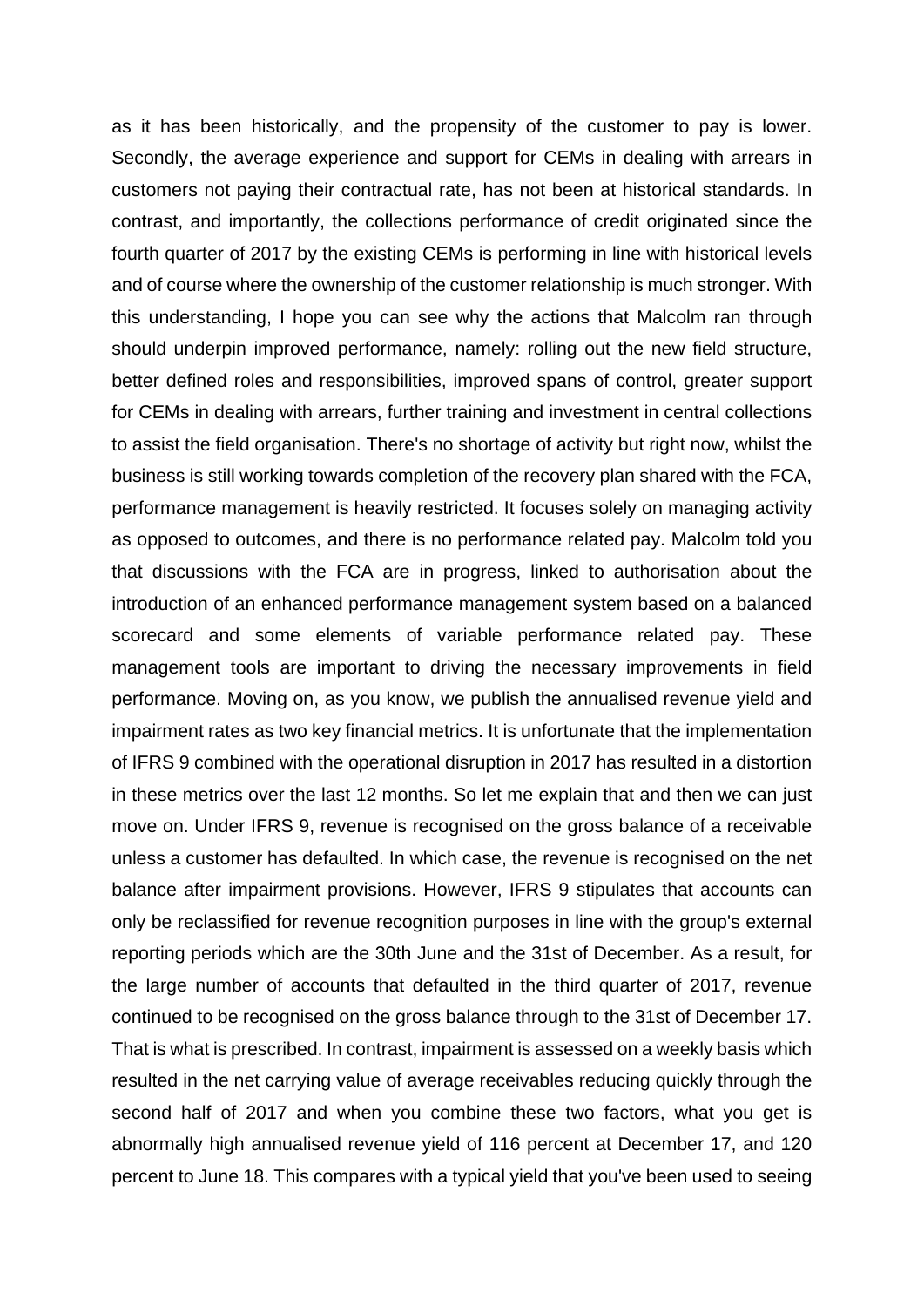of around 100 percent which is consistent with the annualised revenue yield reported at June 17, and just to be really clear, there has been no change to the home credit pricing structure that has played into the revenue yield over the last year. The risk adjusted margins are not affected by the nuances of the revenue accounting I've just explained because the gross up of revenue results in a corresponding increase in impairment. As you'd expect, CCD's annualised risk adjusted margins are lower than June 17, due to the specific impairment in the second half of 2017. This will improve as the second half of 2017 falls out of the calculation and returning collections performance to historic norms would support an annualised risk adjusted margin of between 70 and 80 percent and a profitable business. As discussed, the most important enablers are the roll out of the new field structure that is underway, and the easing of the current constraints on performance management which requires a satisfactory conclusion to the dialogue with the FCA as the business progresses towards authorisation. Costs: as we reported in the Q1 trading update, the planned actions to align the cost base with the reduced size of the business were completed, in the first quarter of the year. The rationalisation of the home credit central support functions announced in January resulted in approximately 70 redundancies in the Bradford head office which in itself saves around £3 million per annum. Together with the natural attrition in vacancies not filled, this has resulted in the overall head count in the Bradford head office being some 200 lower than was originally planned when the business changed over to the new operating model. In addition, whilst the business has continued to invest in field management to bolster spans of control, the number of CEMs has reduced from around 2,700 at the start of the year to around 2,400 at the end of the first half, without any compromise to customer service. This saves up to £10 million per annum. You might remember that quite a significant amount of capacity was put into the field, in the latter part of 2017 in order to reconnect with as many customers as possible. Importantly, the capacity of the field organisation today remains capable of supporting a greater number of customers than currently being serviced. Despite the head count reduction, CCD's overall cost base of £124 million has remained broadly in line with the first half of last year. This is due to the higher fixed cost base and the investment in strengthening the control environment risk management and compliance as we implement the recovery plan. The cost base in the second half of the year will see some increase on the first half of the year, due to further investment in replacing the legacy IT estate with a third party hosted solution,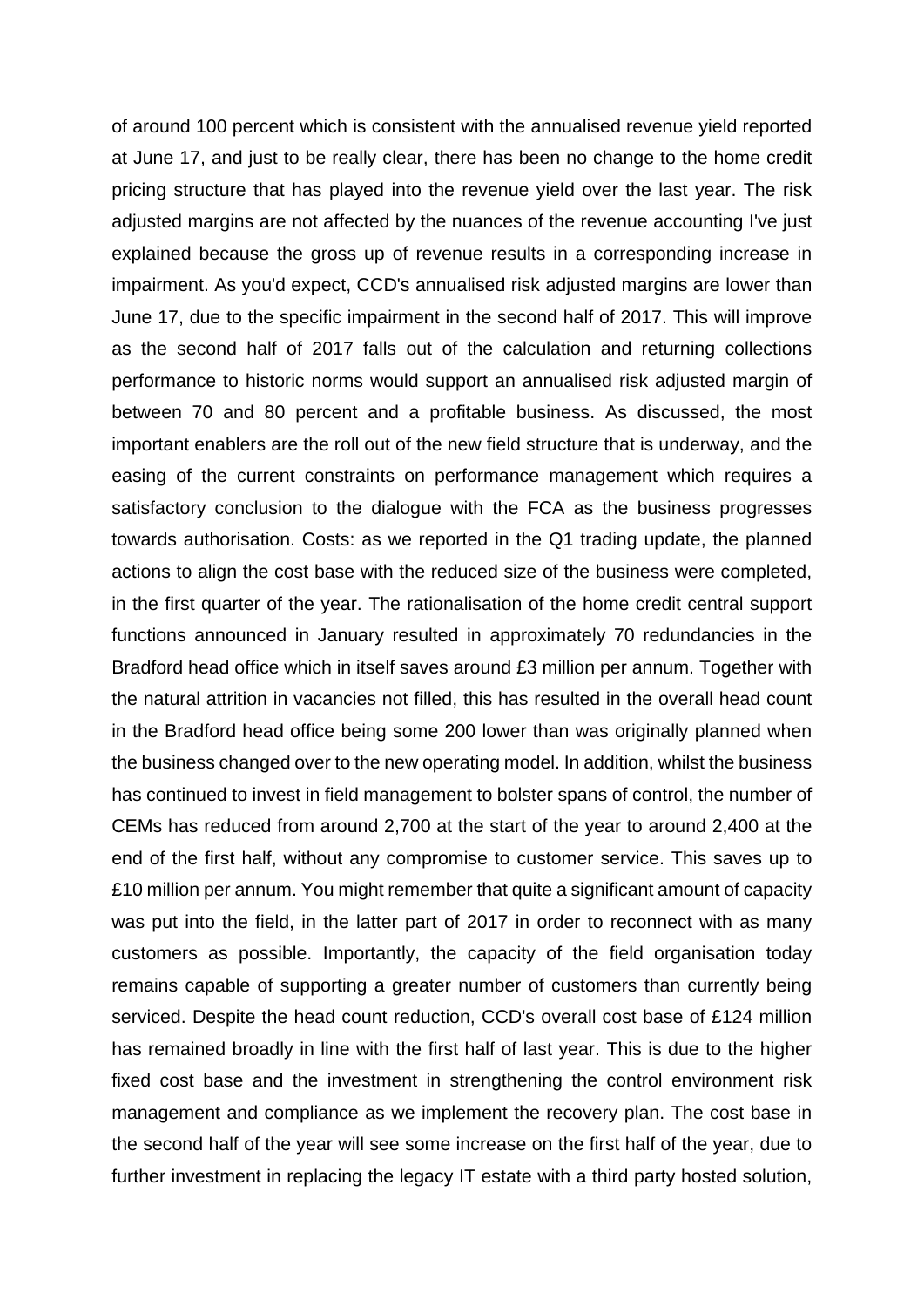the rollout of the new field structure and a planned increase in marketing activity. The reduction in interest costs in the first half does not match the reduction in receivables and this is due to an increase in CCD's funding rate from 5.6 percent first half of 17 to 6.7 percent. The cost of funding in the non-bank segment of the group has increased now that Vanquis is substantially funded through retail deposits. As you know, Provident remains the clear market leader in the home credit market with a strong franchise, and the business is forecasting to return to profitability in 2019. This is directly dependent on the ability to restore collections performance back to the normalised levels by spring 19, and on completing the recovery plan to secure full authorisation from the FCA. Moneybarn: 2.9 percent increase in profits to £10.6 million in the first half of 2018. The benefit of improved credit quality has been broadly offset by investment in the cost base to support medium term growth. Customer numbers 57,000 at June show year on year growth of 24 percent. Whilst a non standard vehicle finance market remains competitive, there have been a number of competitors who have either withdrawn to focus on prime to more near-prime offerings or entirely exit the market over the last 18 months, and I guess STB's decision to run off their sub prime car finance book in 2017 is the most visible example of that. So notwithstanding the tighter underwriting standards implemented in the second quarter of last year, that reduced bookings by ten percent, new business volumes during the first half of 2018 were at record levels and showed year on year growth of 16 percent to 15,200 units. Continued development of the core broker introduced channel together with extension of the product offering, including increasing traction from light commercial vehicles, has reinforced Moneybarn's primacy amongst its broker network and assisted in delivering this strong growth. The growth in the customer book delivered corresponding receivables growth of 23 percent to 372 million now, and that's before the 12 million balance reduction reflected last year in respect of the FCA investigation. Similarly, revenue increased by 23 percent with the annualised revenue yield remaining broadly stable at 34.5 percent against the comparative of 34.7 percent. The tightening of underwriting which I'll talk about next, hasn't had a significant impact on the average revenue yield being generated by Moneybarn. The implementation of IFRS 9 has resulted in an earlier flow through of the impairment related to the growth of the business, as well as the increase in default rates experienced in 2016 and 2017. As you may recall, default rates through 16 and 17 increased due to the combination of two factors: firstly the change from lending up to the trade value of the vehicle to lending up to its retail value made shortly after the acquisition of the business. This reduced the average customer deposit and saw some increase in the propensity of customers to default, as well as increasing the loss given default. Secondly, the very strong growth in new business volumes has contributed to increased defaults which peak approximately 9 to 12 months following the inception of a loan. In response to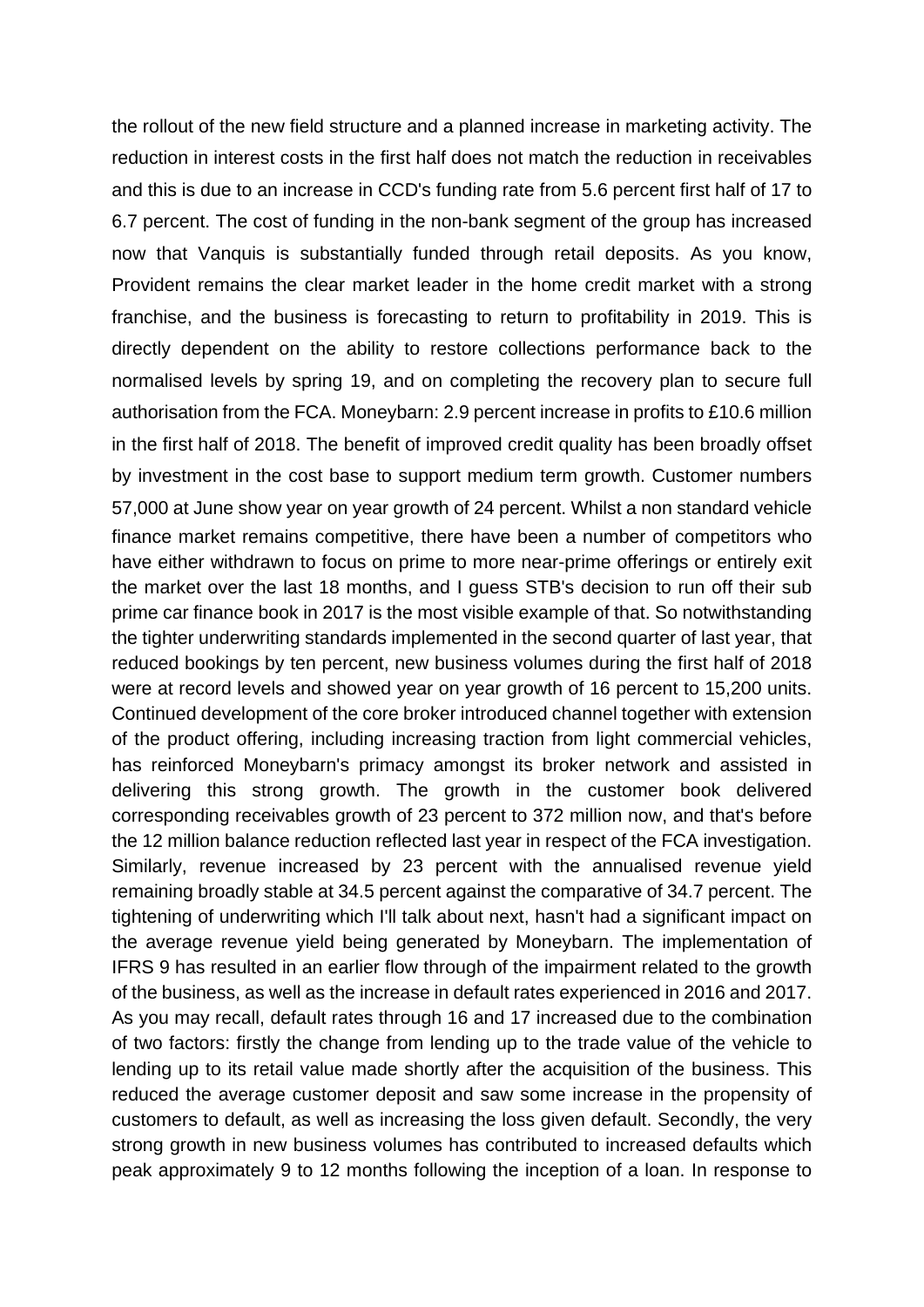higher levels of default, underwriting was tightened in the second quarter of 2017 reducing business volumes by some ten percent. In addition, at the end of the first quarter of 2018, this year, a tier of higher risk, lower value business which contributed about five percent of new business, and was only marginally profitable, was also eliminated. Default rates and arrears levels have now stabilised and the credit quality of new business being written now is materially better than 18 months ago. This is directly evidenced by an improvement in the average Delphi score (Experian), the improvement in the average customer indebtedness index score, and the improvement in the customer debt to income profile of new business. And we measure these things monthly. As a result, the annualised IFRS 9 impairment rate has reduced, from 15.3 percent at June 17, to 14.1 percent at June 18. The annualised risk adjusted margin is strengthened by 100 basis points to 20.4 percent, due to the improvement in the impairment rate. We expect the risk adjusted margin to strengthen further during the second half of the year reflecting the better quality of new business now being written. Moneybarn continue to invest in the resources necessary to support future growth and enhance the customer experience. The executive team has been augmented including the appointments of a Chief Credit Officer, a Commercial Director, and an HR Director. The first tier of management has also been strengthened and the business has added more resource within customer service and collections. As a result, first half cost growth of 31 percent, is ahead of top line growth. Interest costs at Moneybarn reflect the increase in group funding rates similar to CCD, it reflects the increased cost of funding for the non-bank segment of the group now that Vanquis is substantially funded through retail deposits. Overall, Moneybarn has delivered an annualised ROA of 9.5 percent June 18 which is an increase from 8.9 percent at June 17 reflecting that strengthening of the risk of the annualised risk adjusted margin. So onto capital, you'll recall from the year end results announcement the group's capital base was significantly depleted by the provisions made in the 2017 accounts to cover the estimated costs of resolving ROP and Moneybarn investigations by £172 million and £20 million respectively. In addition, the group's regulatory capital requirement was increased by approximately £100 million, in respect of conduct risk and operational risk in credit, following the events in 2017. So the rights issue to raise £300 million and recapitalise the group balance sheet to deal with these requirements, was successfully completed and provides the necessary regulatory capital headroom for both the group and for Vanquis consistent with the board's risk appetite. The other important objective of the recapitalisation was to achieve leverage consistent with maintaining an investment grade credit rating and re-establishing normal access to funding from the bank and debt capital markets. It's important to recognise that it is now the group's regulatory capital requirement to maintain a fully loaded CET 1 ratio of 25.5 percent as opposed to financial gearing that is the main determinant of the group's capital structure. This table sets out the regulatory capital position at June. The key numbers to focus on here are the common equity tier one ratio and the group's capital requirements. The CET 1 ratio is the group's regulatory capital as a percentage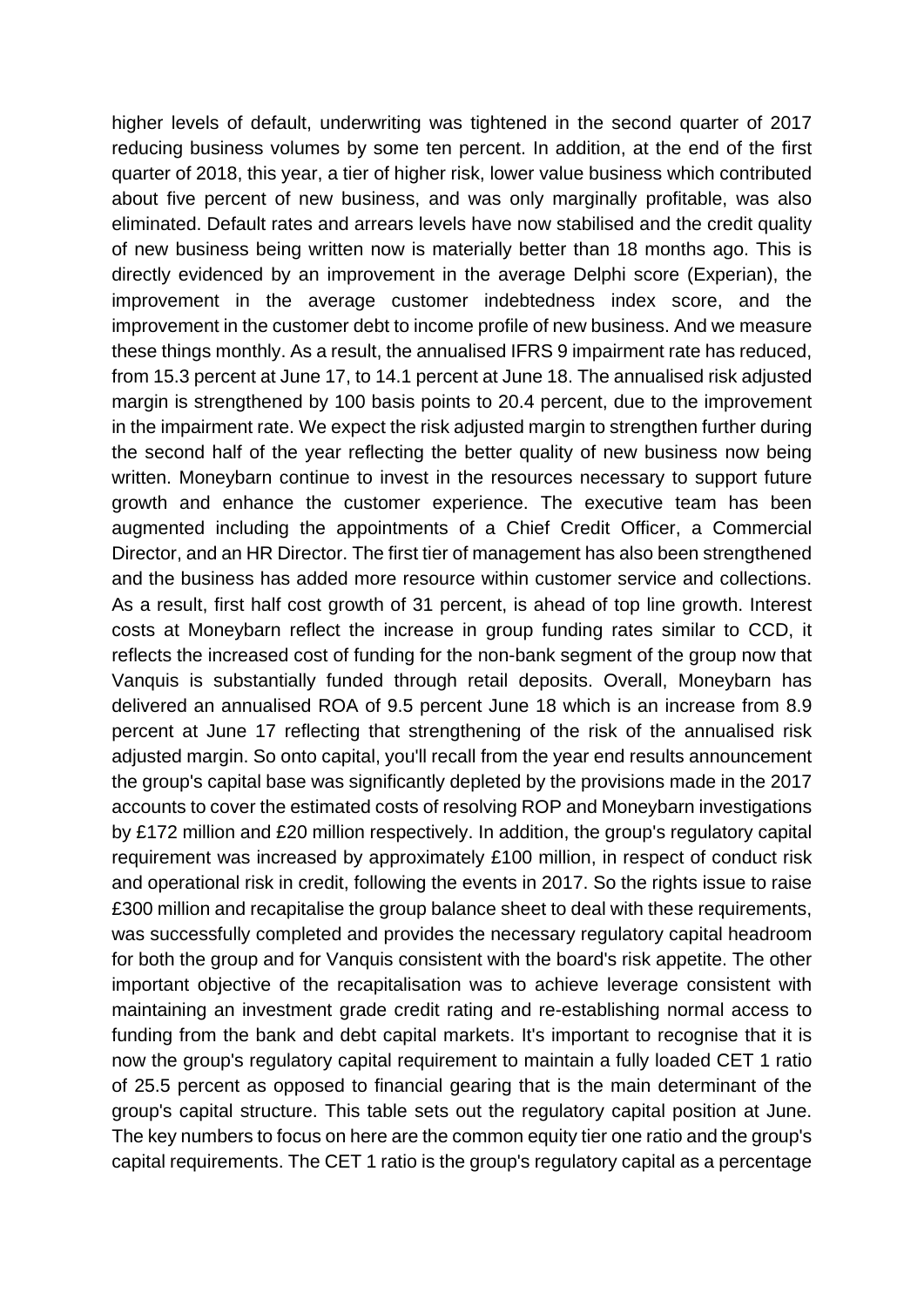of risk weighted assets. The group's regulatory capital at June was £634 million as you can see. Regulatory capital is derived in the table as the group's reported IFRS 9 net assets, excluding the pension assets, goodwill and intangible assets totalling £219 million. In addition, the impact of IFRS 9 has been recognised over a five year period starting in 2018. The adjustment you see in the table of £175 million is an add back to the group's IFRS 9 net assets in order to recognise five percent of the full impact of IFRS 9 in year one of the transition. This will increase to 15 percent in 2019 and progressively thereafter to 100 percent at the start of 2023. Risk weighted assets are largely determined by the group's receivables which carry an average risk weighting of around 80 percent of the reported carrying value. The group's minimum capital requirement is now 25.5 percent, set out in the prospectus which supported the rights issue. This comprises the group's total capital requirements of 22 percent set by the PRA which includes the additional £100 million increase for conduct and operational risk I spoke about. Plus three and a half percent reflecting the fully loaded capital conservation buffer of two and a half percent and counter cyclical buffer of one percent, both of which come into full effect from the 1st January 19. So the group's total regulatory capital represents a CET 1 ratio of 30 percent, half year, after absorbing the year one impact of IFRS 9. Measured against a fully loaded capital requirement of 25.5 percent, the group is currently carrying regulatory capital headroom of around £90 million. This is consistent with the quantum of headroom held in the past and the board's risk appetite. Funding and liquidity: after recent events, there is in fact no major change to the group's funding strategy. We will continue to ensure the security of our funding through maintaining facilities to meet contractual maturities and growth over at least the next 12 months. As mentioned earlier, an important objective of the right's issue was to maintain an investment grade status and re-establish access to the bank and debt capital markets and support the group's funding strategy. In March, Fitch reaffirmed the group's BBB- credit rating with a negative outlook and removed the group from ratings watch negative. The group's leverage is strong, and the primary reason for the negative outlook revolves around the full turnaround of the home credit business. The group's funding will continue through three main sources: firstly through the syndicated revolving bank facilities with the lending banks, all of whom have continued to support us through the past year. Secondly, we'll continue to access market funding including retail bonds, institutional bonds, and private placements. And thirdly, Vanquis Bank has access to retail deposits which has remained undisturbed despite the events of last year. We also plan for the fully ring fenced Vanquis Bank to become fully funded with retail deposits in the short to medium term. We've made good progress with our funding strategy in the first half of the year. In May we launched and priced the £250 million five year fixed rate bond carrying a semi-annual coupon of seven percent. Following a roadshow, the announcements on the morning of 23rd of May saw the order book grow to around £500 million. By lunchtime the high quality order book allowed us to place the bonds with real money accounts. As a result, there's been minimal churn, and the bonds are trading at a sensible premium. The proceeds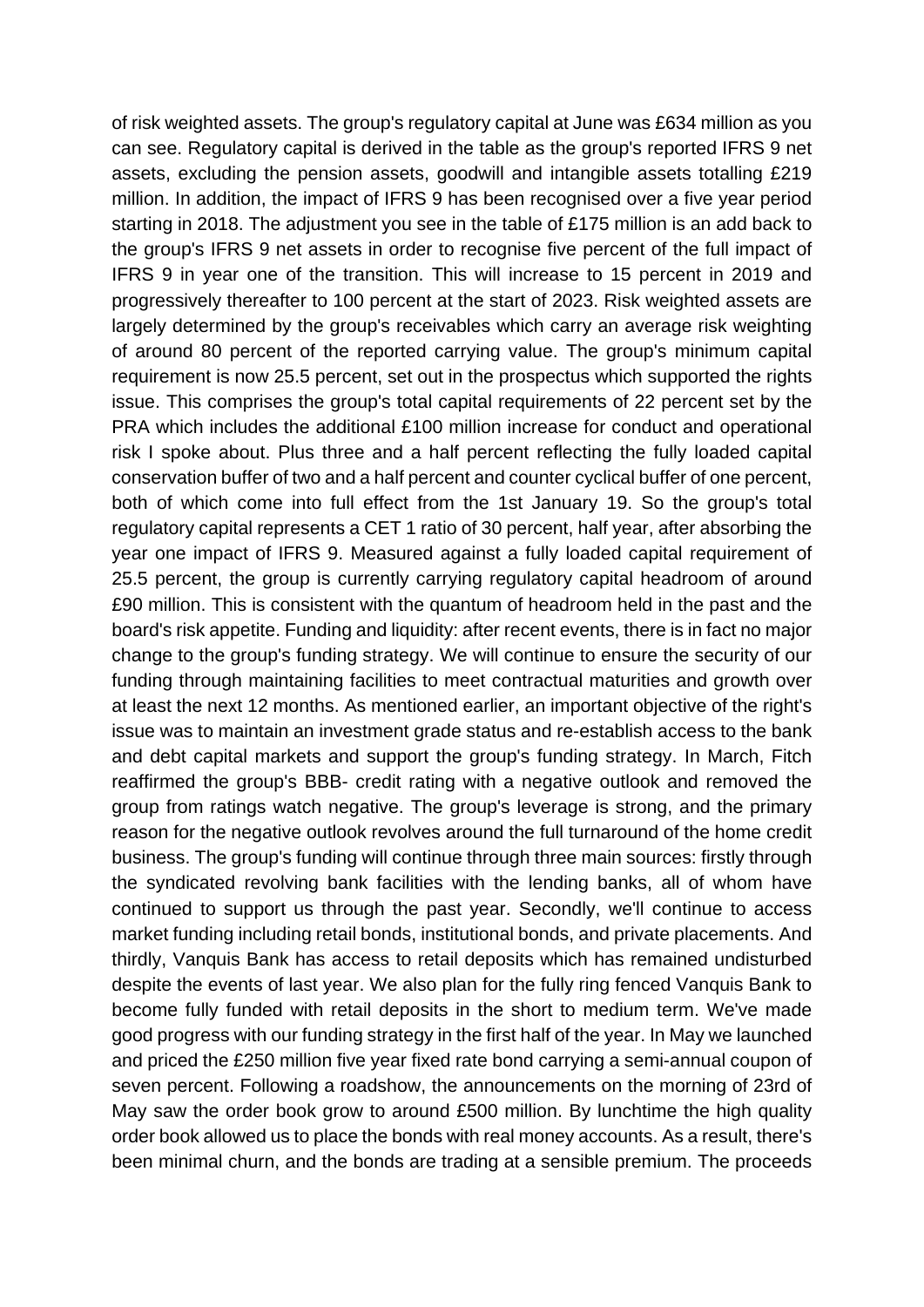of the bond issue were used to finance the tender offer for the £250 million October 2019 senior bonds which carry a coupon of eight percent. 89 percent of these listed bonds were tendered, and redeemed as an eight percent premium on the 30th May resulting in the exceptional cost of £18.5 million I mentioned earlier. So here's the funding position of the group. The support we've had from our banking group means the committed facilities have remained at £450 million. In the first half, we've repaid £15 million of the M&G term loan as well as 20 million of private placements on their contractual maturity dates and you can see the new £250 million senior bonds which we've just issued which mature in 2023 as well as the residual £27 million of the existing senior bonds which will mature on their original maturity date in October 2019. So, at June you can see the group had headroom on committed facilities of £331 million. In addition Vanquis Bank's capacity to take additional retail deposits and thereby repay its intercompany loan from PFG amounted to £55 million, so the group's total funding capacity was £386 million. This level of group headroom provides sufficient capacity to fund forecast growth and contractual maturities, to the maturity of the £450 million revolving syndicated bank facility in May 2020. The announcement of the ROP investigation in August last year has not had any discernible impact on the retail deposit programme. Deposits at the end of June were nearly £1.5 billion and Vanquis Bank is now substantially funded with retail deposits. The intercompany loan from PFG of £55 million is significantly down from £173 million a year earlier, and within the next 12 to 18 months we anticipate that the bank will be entirely funded by retail deposits. Vanquis Bank has continued to be active in the market through the first half of 2018 with inflows of some £286 million, at very attractive rates. The maturity profile of inflows has been appropriately managed through pricing in the usual way with our one year product currently priced at 1.5 percent and our five year product currently priced at 2.5 percent. The chart shows the analysis of the maturity profile of the retail deposit book. The relevant measures here are that the average periods of maturity of 2.3 years is in our target range and is supported by the mix of retail deposit of between one and five years in duration. The profile is appropriately matched to the cash flows from the receivables book. The blended all-in rate of 2.3 percent which is the headline rate excluding the drag from holding the liquid asset buffer, is highly attractive reflecting the protracted period of low interest rates in the UK. Here's the group's balance sheet on an IFRS 9 basis. I'm not going to go through all the detail here, but I will highlight three things. Firstly, in the comparatives for December 17, you can see the IFRS 9 opening balance sheet restatements of £184 million. This comprises a reduction in receivables of £238 million, net of a deferred and current tax adjustment of £54 million. Secondly, the liquid asset buffer of £532 million shows a significant increase and apart from growth in the business, includes increased liquidity in the context of Vanquis becoming fully ring fenced, together with pre-funding a proportion of the ROP refund programme. Thirdly, you can see that during the first half of 18 the provisions of £105 million established for the ROP and Moneybarn investigations at the 2017 year end have reduced by approximately £7 million. This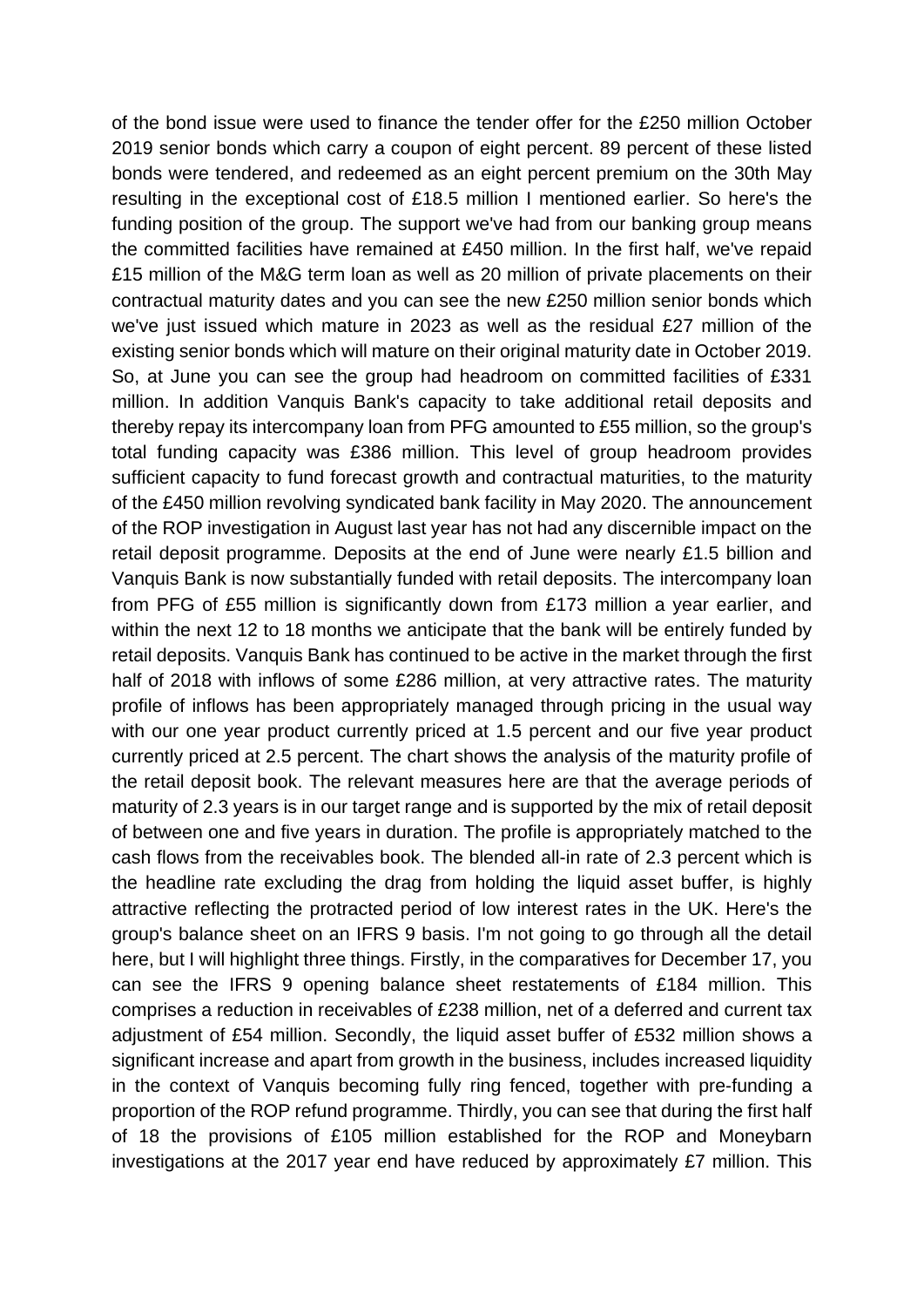reflects the cost to date in relation to the ROP refund programme, including the operational costs associated with the programme. The Moneybarn element of the provision has not changed significantly during the first half and Malcolm covered where we are with the Regulator. You recognise the format of this slide, which sets out the congruence between our growth capital requirements and dividend policy. Our plans indicate that the group can deliver a target ROA of ten percent, once the home credit business has moved back into profitability. You've seen that Vanquis Bank and Moneybarn are already delivering returns of ten percent or more, or will do during this year. The group target of ten percent remains an attractive rate of return and with modest leverage will deliver a return on capital of around 25 percent. Each of our businesses are market leaders with strong franchises and the board believes that the group can therefore deliver sustainable receivables growth of up to ten percent per annum through the cycle. So combining our returns and growth plans with the requirement to maintain a CET 1 ratio of 25.5 percent is consistent with a distribution policy based on dividend cover of 1.4 times. Thanks very much, and I'll now hand you back to Malcolm.

## **Malcolm Le May**

Thank you Andrew. Thanks very much for a very clear articulation of what is a complicated situation made all the more so this year by the introduction of IFRS 9. I'm going to talk a little bit now about our strategy and outlook. I think it's very important for everyone here to remember that in the UK there is a market of 10 to 12 million people who are not well served, if indeed they're served at all, by mainstream lenders. To put that into context, that's approximately 25 percent of the UK adult population and within this market, Provident Financial has some 2.5 million customers and these are obviously served by our market leading brands within Vanquis Bank, the Consumer Credit Division and Moneybarn. So without stating the blindingly obvious, there's plenty of room for growth. Credit is very much needed in this part of the market and I would argue perhaps more so than in the prime space and that demand, in my opinion will just increase as technology drives more change in how everyone lives. For example, take public transport. I imagine a number of you came here today by tube and here money and paper tickets are rapidly becoming something which is obsolete. People are using phones, bank cards and credit cards, and these will soon be the only way you can actually access travel, and to get all of those implements you need to have credit. So how do we develop the under-served part of the market, especially when I think that people within it are going to need our help more and more as we move into the future to live their daily lives. Put simply, we do it with scale businesses, with core skills in distribution, underwriting and collections, data and analytics and with recognisable brands offering accessible products that our customers need when and how they want it. And we do so in a responsible way with the customer at the centre of our strategy. This is a difficult market for other people to break into. As a group, we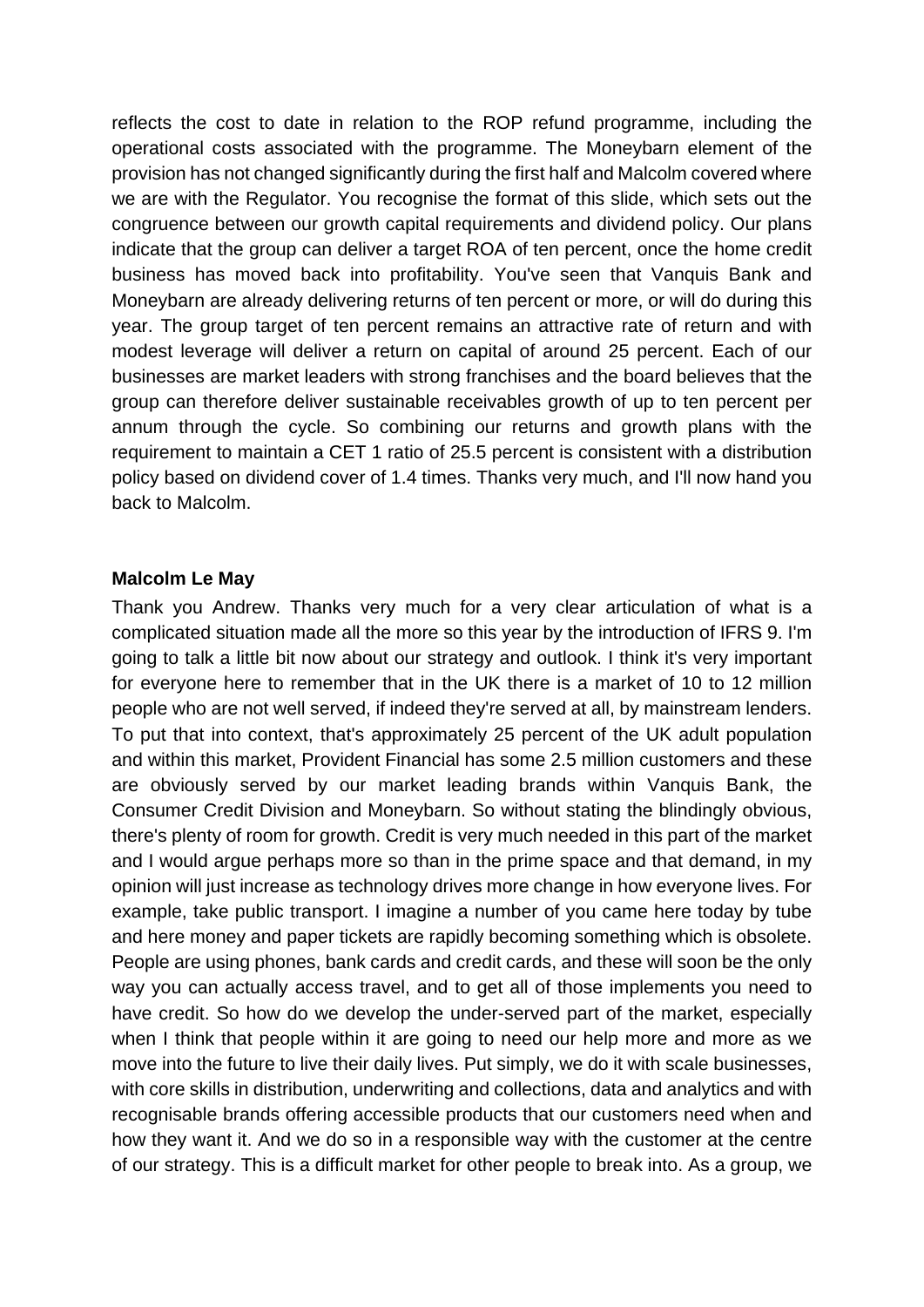believe that by greater collaboration using data analytics and technology in a smarter way, we can improve our products and services, help our customers more and grow our businesses. Through this outcome, we'll deliver sustainable returns as Andrew has outlined to all of our shareholders and under close collaboration with our Regulators, we'll also offer a better outcome for our customers. Why do we think this will work? Because we've started doing it already. It's bearing fruit and of course there is much more to do, but we're well on the way. Our data analytics team at Vanquis Bank are helping Moneybarn and CCD understand their customers better. Satsuma and Vanquis do collections together and soon will do certain central collections with home credit. Moneybarn car loans will soon be offered to Vanquis customers via the website and just think about that: at the moment Moneybarn has 57,000 customers. Vanquis has 1.7 million customers. To date I think Shamus has done some work and we've actually figured out I think in Moneybarn of their 57,000 customers, 21,000 already have a Vanquis credit card. They haven't got it through us. Our Vanquis customers have got car loans by going out into the market, spending £1,000 with a broker to come back and be reintroduced to one of our subsidiaries, Moneybarn, to get a loan. Forging a link between those two businesses is very exciting. Indeed we have an app within Vanquis which already has 750,000 people using it, and that was only started the year before last. So we have a tested model, it works and what we need to do now is to execute the successful strategy on a larger scale. Regulation: one of the aims I outlined earlier was to improve our relationship with the Regulators as part and parcel of the governance work and I think we're making good progress here. At the time of our difficulties, at the back end of last year and the beginning of this year, I was seeing them on a weekly basis. That's now moved to a monthly meeting, and I think that shows the line of travel that we're working on as a group. And as you can see from this slide, we have a good relationship with the Regulators, primarily the FCA and the PRA, but of course also in Ireland the CBI. This is key to us. The reality is that the FCA determine how we can conduct ourselves with our customers. The PRA determine how much capital we really have to put behind it, so it's actually critical going forward that for the benefit of everybody we maintain good relationships with it. Without a good relationship with the Regulator CCD won't get authorised. I'm confident it will. And indeed, I think the group will remain in enhanced supervision until we do that. I do believe that the high regulatory standards in our part of the market can only help us. Those that can't live with them will fall by the wayside and in relation to the recommendations of the high costs credit review which by the way we welcomed, we feel that to meet these new standards, companies will have to introduce things like voice recordings for visits, something which of course, we've already implemented so we're well placed. As highlighted earlier, Vanquis Bank have implemented the changes following the two FCA reviews, including the rollout of the new ground breaking recommended payments options which I mentioned earlier. And in relation to the FCA review of the motor finance sector, we look forward to hearing the outcome of this later this year. So, in conclusion, I think the group has made very good progress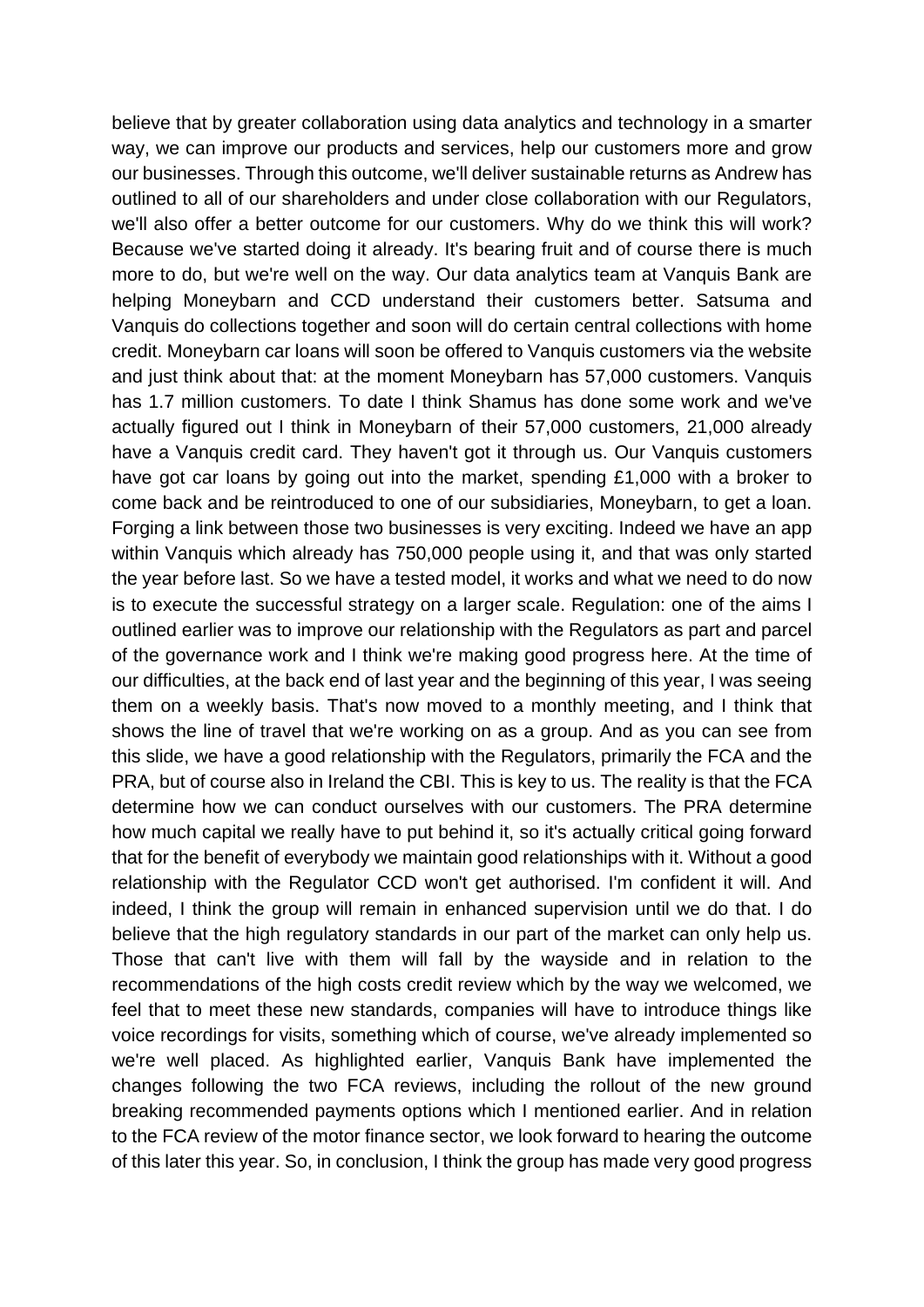in the first half of the year against the five objectives I set, namely as I said, the implementation of the home credit recovery plan, through that obtaining FCA authorisation, doing the ROP restitution programme, and adapting the business model to the future range and line of travel, strengthening our board, governance and culture and progressing the FCA Moneybarn investigation. And indeed, as Andrew has explained, recapitalising the group and re-accessing the debt markets through the investment grade issue. We've achieved all of this in the last six months, although I'm under no illusion there's still much more to do, so we're not complacent. The new recovery strategy is in its early days of implementation but the actions we've taken are already making us work better together. Going forward, we're going to use data analytics and technology in an ever increasingly smarter way. And through this, more benefits will flow to the group, its customers and shareholders. Finally, turning to the dividend, based on the good progress we've made in the first half, the board reconfirms its intention to restore the dividends with a nominal final dividend in 2018 before moving to a progressive dividend as Andrew's outlined in line with our stated dividend policy for the financial year 2019. We remain on track to deliver once the home credit plan has been fully implemented, and we'll aim to grow receivables as you've heard between five and ten percent per annum, and produce a return on assets of at least ten percent. So quickly summing up before turning to questions, a lot has been done, progress has been made but we recognise there's still a lot more to do. Thank you for listening to what I will freely admit has been a rather lengthy presentation, and very happy to open the floor to questions, thank you.

## **Ian White, Autonomous**

Thanks, morning, it's Ian White from Autonomous. Thank you for the presentation, two questions from me please. The first one on home credit: you've talked about this front book versus back book dynamic being the sort of driver of the collections performance. If you were to do nothing on collections from here in terms of underlying improvement and just allowed that front book/back book dynamic to play out, how long would it take for the business as a whole to return to a normal level of collections and what sort of size would you expect the business to be in terms of active paying customers by that point please? That's question one and I've got a second one on capital.

### **Malcolm**

Do you want a go at the first one first?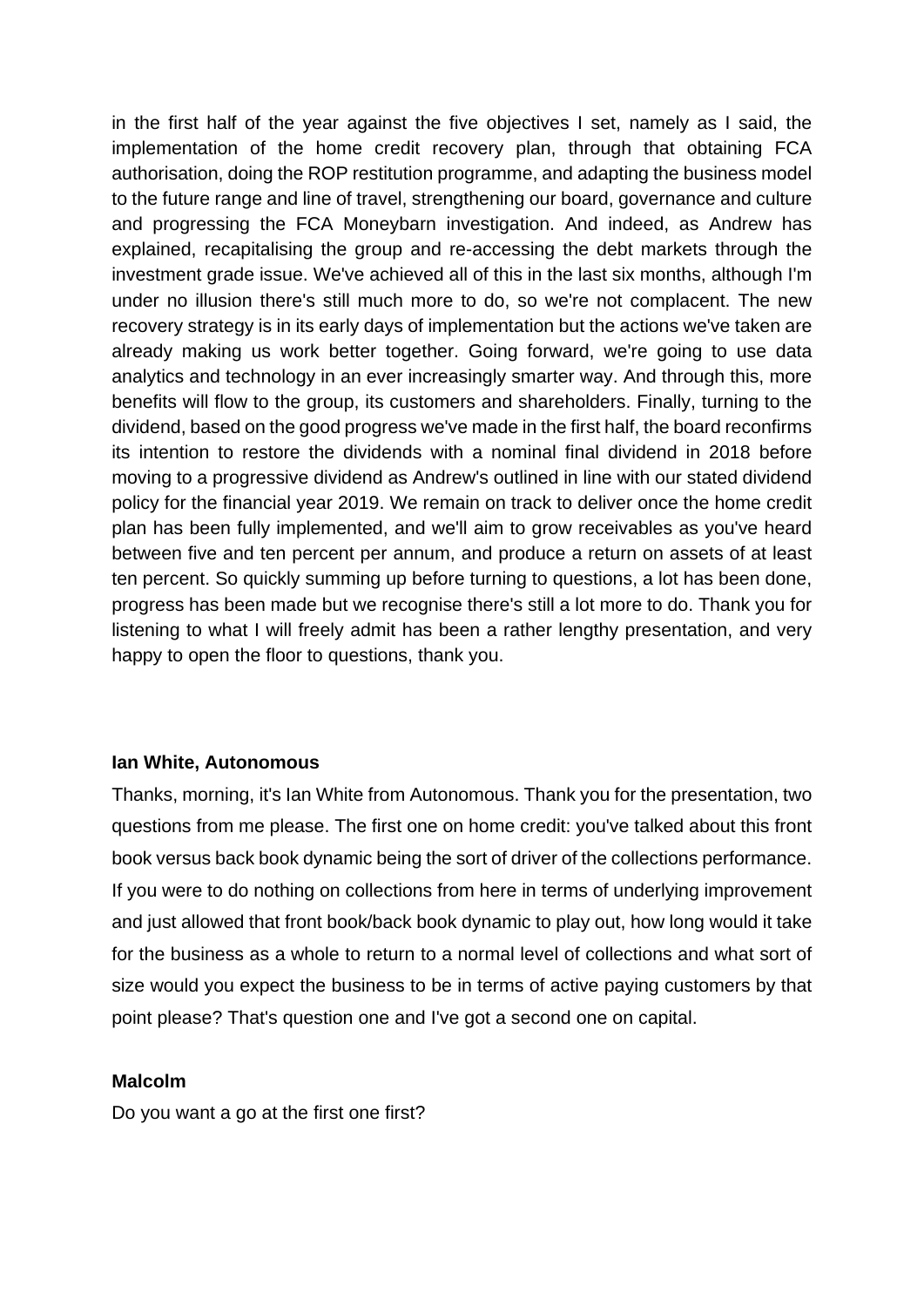### **Andrew**

Yes, OK, so we haven't thought about it in terms of doing nothing, but it would take through to the end of 2019 for the back book to work its way all the way through. Just exactly what the implication of that would be, would depend on the amount of effort we put into central collections and so on. It's not a scenario we've modelled, but it would take quite a while is the answer for the back book to run off and to be refreshed by new customers. What would the size of the book be at that point? It probably would have shrunk somewhat because a significant proportion of the business that Provident writes is repeat business, if you like, to customers who have a need at a particular point in time, the run up to Christmas or whatever, so you'd see some significant shrinkage in the book if that scenario was to play out. That's clearly not our central expectation at all because there's a lot of self help that we've talked about that we're undertaking at the moment and we're not operating with a full tool kit in terms of being able to performance manage the field.

### **Malcolm**

I have to say I think that's an unlikely scenario. Speaking to the FCA they fully recognise the importance of home lending as a business and the importance of doing it properly. And I think one of the benefits of authorisation moving forward is to make sure that they can see that we have the right tools to do the job, so I think it's an unlikely scenario.

### **Ian White,**

That's great, thank you, and the second please on capital. On slide 18, you gave us some details on IFRS 9. Could you just confirm my understanding please that the adjustment you're showing there on slide 18 is the full and only adjustment for IFRS 9, there's no benefit to RWAs for example on a fully loaded IFRS 9 basis to take account of the fact that you've got lower net receivables and therefore the fully phased IFRS 9 capital ratio would be about 21.7 percent I think on my maths, just working through the numbers you've given us there?

## **Andrew**

Yeah, so the adjustments are £250 million backs out 95 percent of the impact from IFRS net assets - so you're right, I haven't done the maths, but it's something around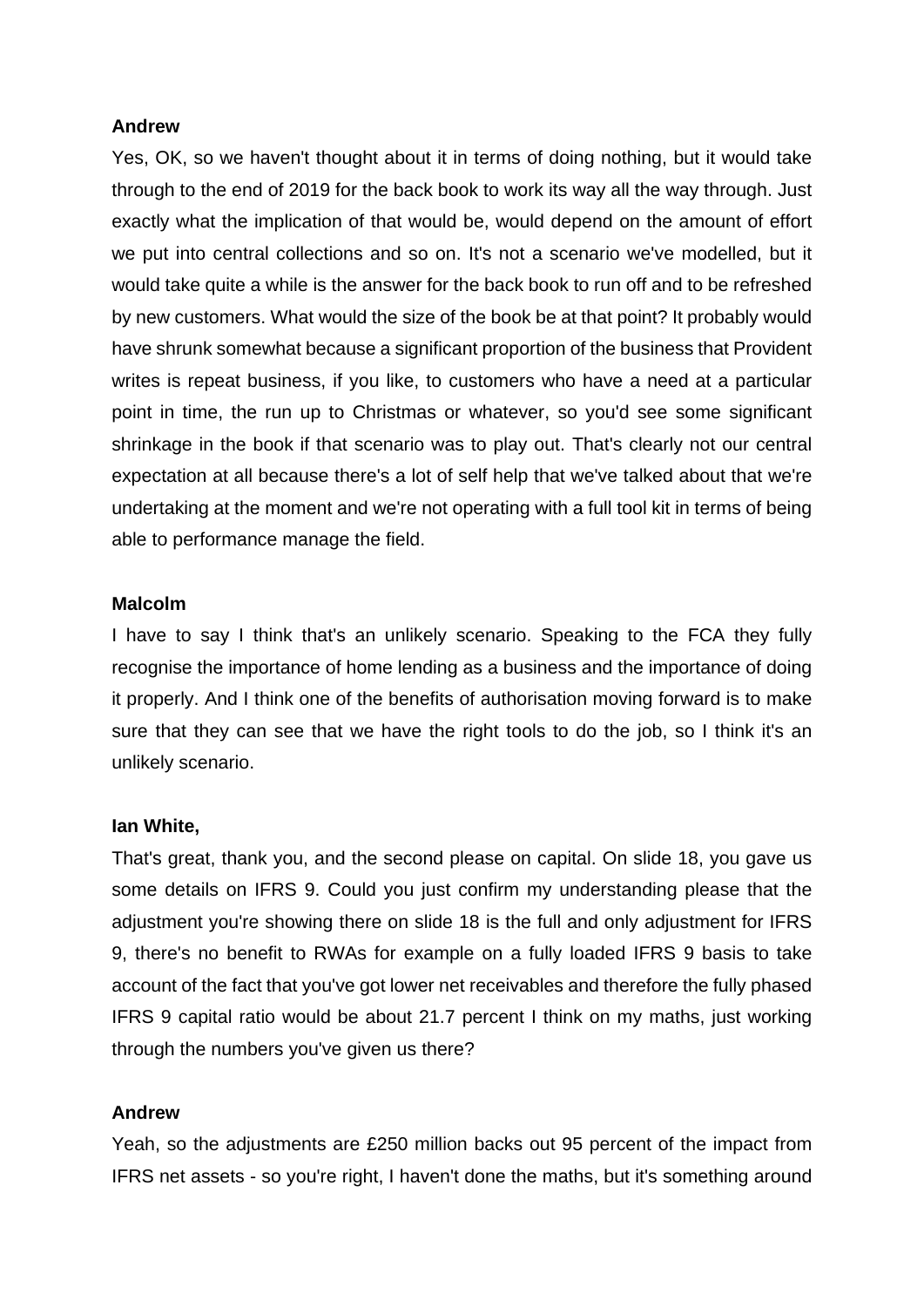21, 22 percent would be the underlying number. It is actually a disclosure requirement and it's included in the statement. What's the figure Phil?

## **Ian White**

So sorry, just to clarify there, there would be another benefit to the IFRS 9 fully loaded number over and above what you showed us on slide 18 for lower RWAs or there wouldn't be?

## **Phil Shepherd**

There would be.

## **Ian White**

And what sort of quantum is that please?

## **Andrew**

The ratio is going to reduce and the number is in the announcement. We'll look that up for you and just come back to you in a second on what that net number is.

# **Ian White**

OK thanks.

# **Malcolm**

Yes, question here in the second row.

# **John Cronin, Goodbody**

Thank you, it's John Cronin from Goodbody. Two questions, one on capital. So just following up on the question that had been asked previously in relation to the minimum regulatory capital requirement. Clearly your dialogue with the Regulator has been on an improving path, is there any more colour you can give in terms of the possible evolution of that minimum requirement and when it could come down?

## **Malcolm**

I'll have a first stab, then I'll hand over to the capital expert here. I mean, basically the CET 1 ratio is set by the Regulator 25.5 percent and that reflects some general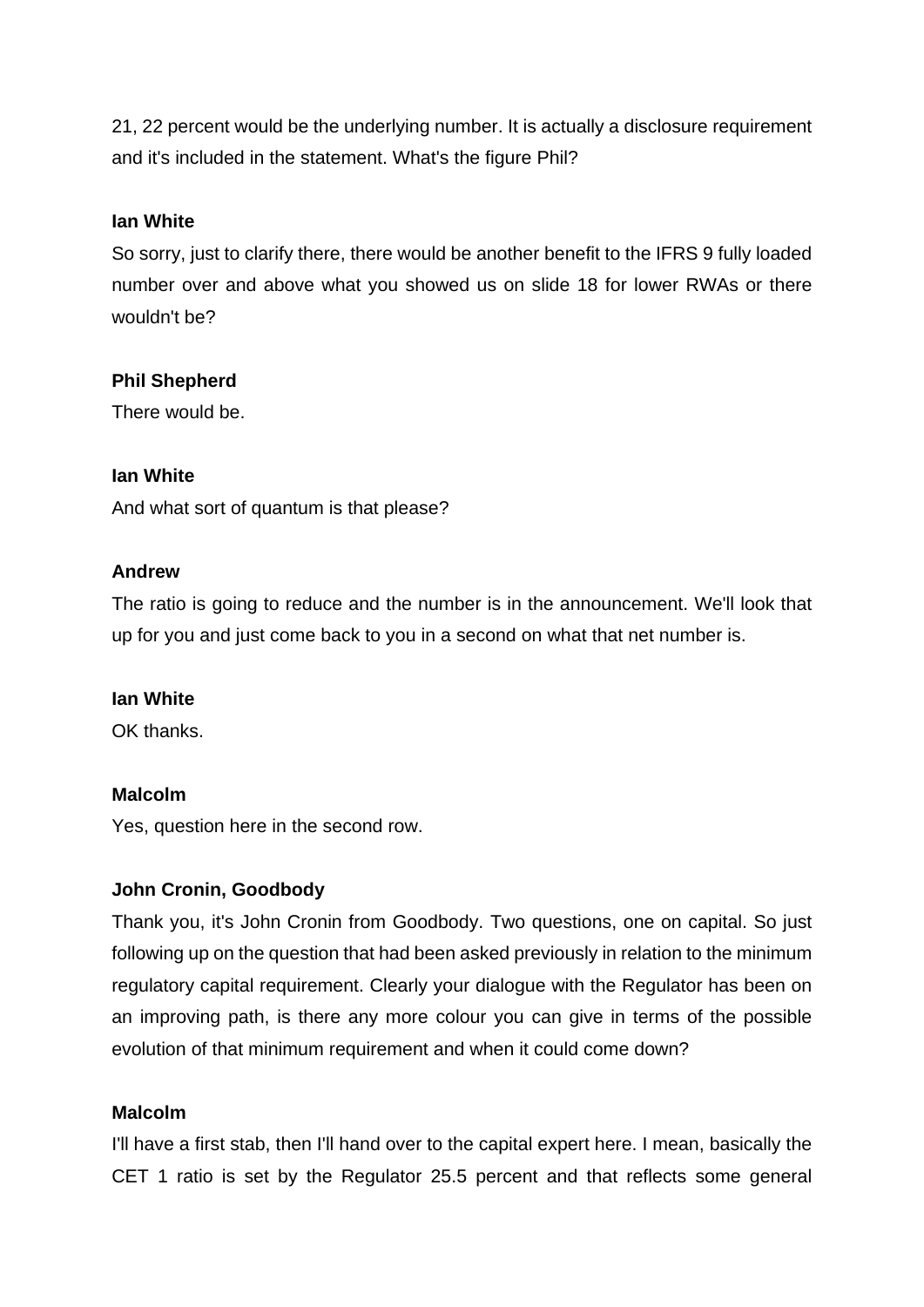changes that took place in the market place plus also at the time of the rights issue, the regulatory requirement they felt that we needed as a business reflecting some increased operational and conduct risks that they put onto us. In addition to that, the board has assumed that it would like to keep a buffer over and above that, because when you get into that territory, strange things start happening. You don't want to get into the 25.5 percent zone. So we've set it as a minimum level of £100 million about that, which is about where we are now, 30 percent. Andrew, do you want to add anything?

## **Andrew**

If you're talking about how that might evolve, for us not surprisingly, credit risk is a significant element of the capital we need to hold. So that's clearly within our control. If you're referring to the add ons for conduct risk and operational risk, I think we'll need to make a lot more progress around the recovery plan of home collected credit before we get any relief, if any, for operational risk and in relation to conduct risk, I think we need to make a lot more progress and evidence to the satisfaction of the Regulator, so that's a backward looking view, that governance and processes, risk management etc are robust and that will take time. So, putting it another way, I wouldn't build any expectation of any relief in relation to the 25.5 into your thinking.

### **John Cronin**

OK thank you and my other question is related to the strengthening of governance and processes that you are embarking on. You've clearly outlined the size of the addressable market from the home credit perspective. Interested to hear your thoughts in relation to how you may or may not make a strong push again for some of the agencies lost to competitors in time once the hard work has been done at your end, how should we think about the loan book evolution in that context?

### **Malcolm**

I think where we've got to in terms of the field force at the moment, we've right-sized it for where we are at the moment. I think it'll be 2019 before we start putting our foot on the accelerator to go forward and add new customers in an aggressive way, but they are out there. If you think back to when we implemented the much publicised change of strategy, we had 800,000 customers, and obviously that shrunk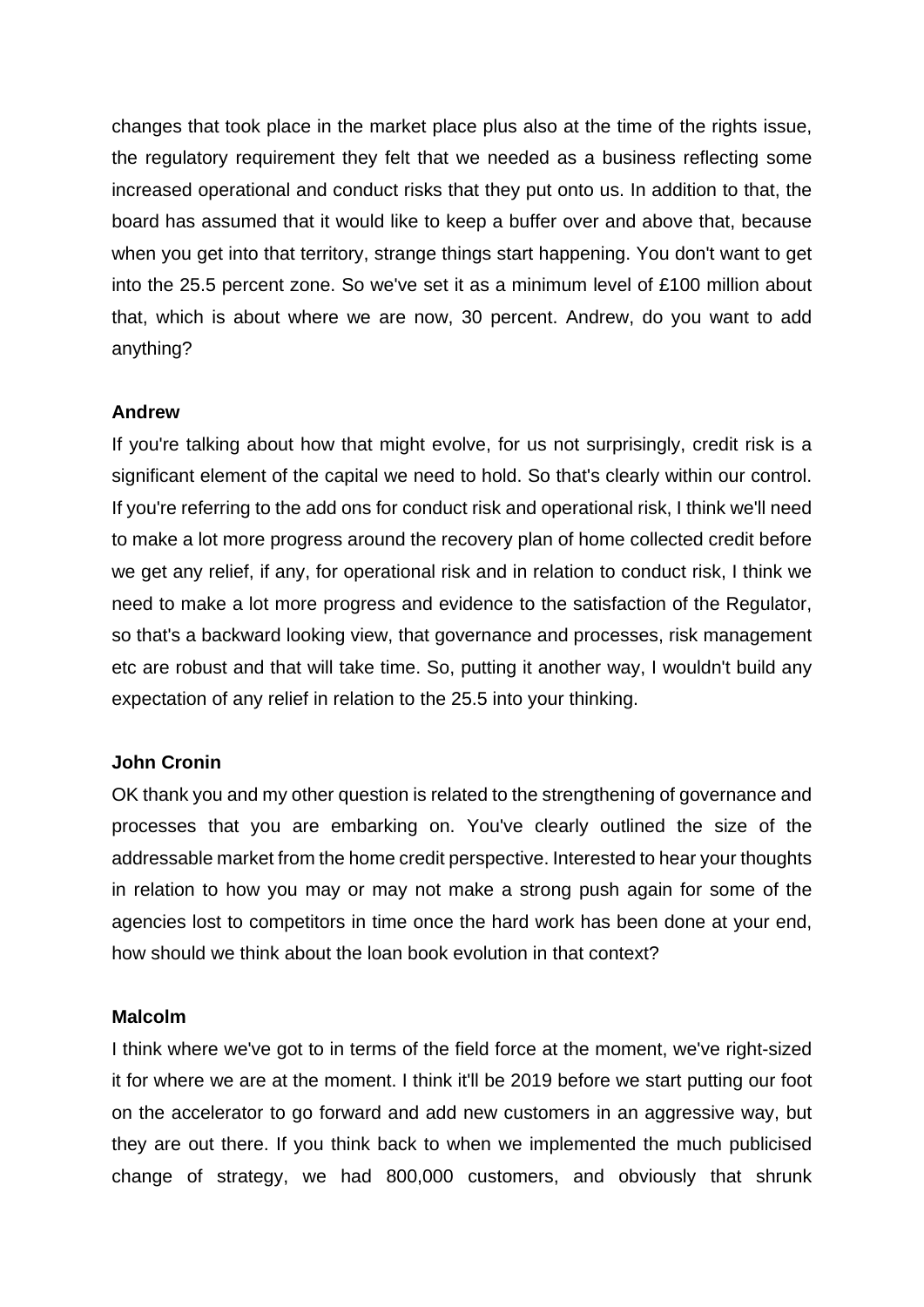considerably. There are some 200,000 to 300,000 customers who are still out there who haven't been picked up, we believe, by the competition and in due course, we will begin to engage them. Chris, do you want to add anything to that?

## **Chris Gillespie**

So the question you asked was around the size of the agency force and whether we needed to rebuild it. We've actually got capacity within the current size of that field force for quite significant additional customer numbers when we put our foot on that particular accelerator. So I'm not sure that we would need to significantly increase the size of the field force. I think there's capacity there.

## **Malcolm**

Thanks. Next?

# **Gurjit Kambo, JP Morgan**

Good morning, it's Gurjit Kambo, JP Morgan. First question on the collections versus historical track record. If you look at the back book and the new lending, how much of a benefit have you had from the new book that's been written, the ten percent? Is that broadly stable if you were to look at just the back book, Q1 and Q2? That's the first question, and secondly, just around the competitor environment in terms of Moneybarn, home credit and Vanquis, what's going on broadly in the competitive landscape?

## **Malcolm**

OK, do you want to go to the first one, I'll do the second one?

## **Andrew**

Yes, the ten percent as you can see from the charts, yes it's stable through the first quarter and the second quarter of the year.